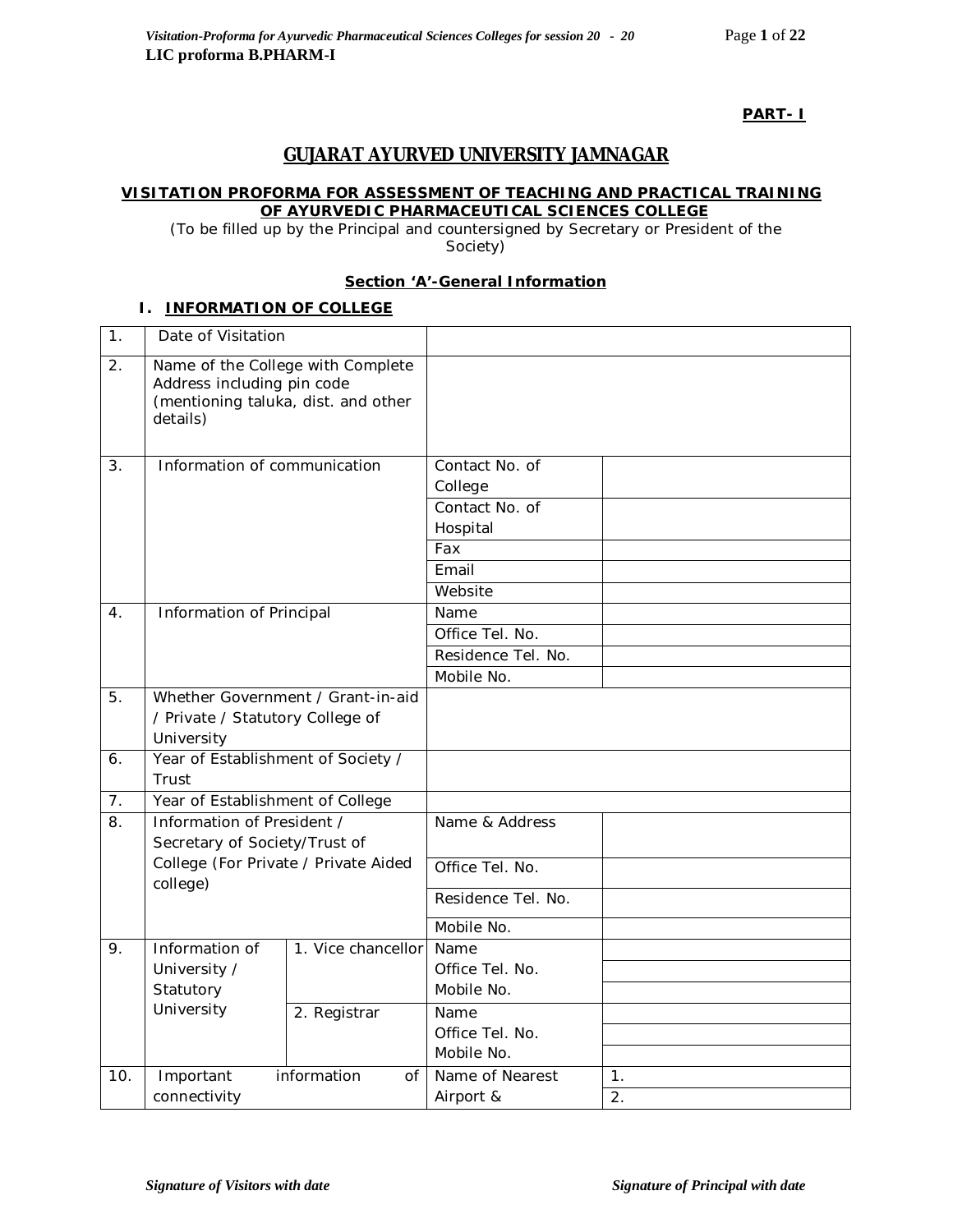|     |                                                         | Distance (km)                       | 3.              |
|-----|---------------------------------------------------------|-------------------------------------|-----------------|
|     |                                                         | Name of Nearest                     | 1.              |
|     |                                                         | Railway station &                   | 2.              |
|     |                                                         | Distance (km)                       | 3.              |
| 11. | Fee Structure                                           | For Management                      |                 |
|     |                                                         | seats                               |                 |
|     |                                                         | For Government                      |                 |
|     |                                                         | seats                               |                 |
|     |                                                         | Name of the fee                     |                 |
|     |                                                         | fixation authority                  |                 |
| 12. | Year of 1 <sup>st</sup> permission of State Govt.       |                                     |                 |
| 13. | Date & Year of First Permission of GAU with Intake      |                                     |                 |
|     | Capacity                                                |                                     |                 |
|     | 1 <sup>st</sup> affiliation of University.              | Name of University                  |                 |
| 14. |                                                         |                                     |                 |
|     |                                                         | Year of 1 <sup>st</sup> affiliation |                 |
| 15. | At Present Intake Capacity                              | Course                              | Intake Capacity |
|     |                                                         | UG                                  |                 |
| 16. | Name of nearest Police Station                          | Name & Address                      |                 |
|     |                                                         | Telephone Number                    |                 |
| 17. | Name of other Ayurvedic Pharmacy Colleges within radius |                                     |                 |
|     | of 50 km                                                |                                     |                 |

# **II. DETAILS OF LAND**

| 1.             | Total area of land with Society/Trust (in acres)                     |        |
|----------------|----------------------------------------------------------------------|--------|
|                | Ownership of land (Own/Lease/Rented)                                 |        |
| 2.             | In the name of the Society/Trust                                     |        |
|                | In the name of President/Secretary                                   |        |
| 3.             | Whether entire land is in one plot or more than one. If more than    |        |
|                | one, then size and distance between these plots                      |        |
| 4 <sub>1</sub> | Whether the land available with the Society/Trust is entirely for    |        |
|                | Ayurvedic Pharmaceutical Sciences College and attached Hospital or   |        |
|                | for any other Institute also, if so, details thereof.                |        |
| 5.             | Information regarding other institutions/colleges run by the same    |        |
|                | society/trust. Whether they are in same building/campus.             |        |
| 6.             | Whether College and Hospital building are in same premises           | Yes/No |
|                | If no, distance between College and Hospital in km.                  |        |
| 7 <sub>1</sub> | Total area of land allotted to the Ayurvedic Pharmaceutical Sciences |        |
|                | college (in acres)                                                   |        |
| 8.             | Total area of land allotted to the hostels (in acres)                |        |
| 9.             | Name of other institutions running in the campus of Ayurvedic        |        |
|                | Pharmaceutical College                                               |        |
| 10.            | Whether the College and Hospital building have ever been shifted to  | Yes/No |
|                | some other place since 2003.                                         |        |
|                | If yes, then how many times it has changed the place and whether all |        |
|                | the necessary formalities/permission had taken place                 |        |
|                | (Please furnish a copy of relevant documents duly certified)         |        |
| 11.            | Whether the management/society of college (in case of private        | Yes/No |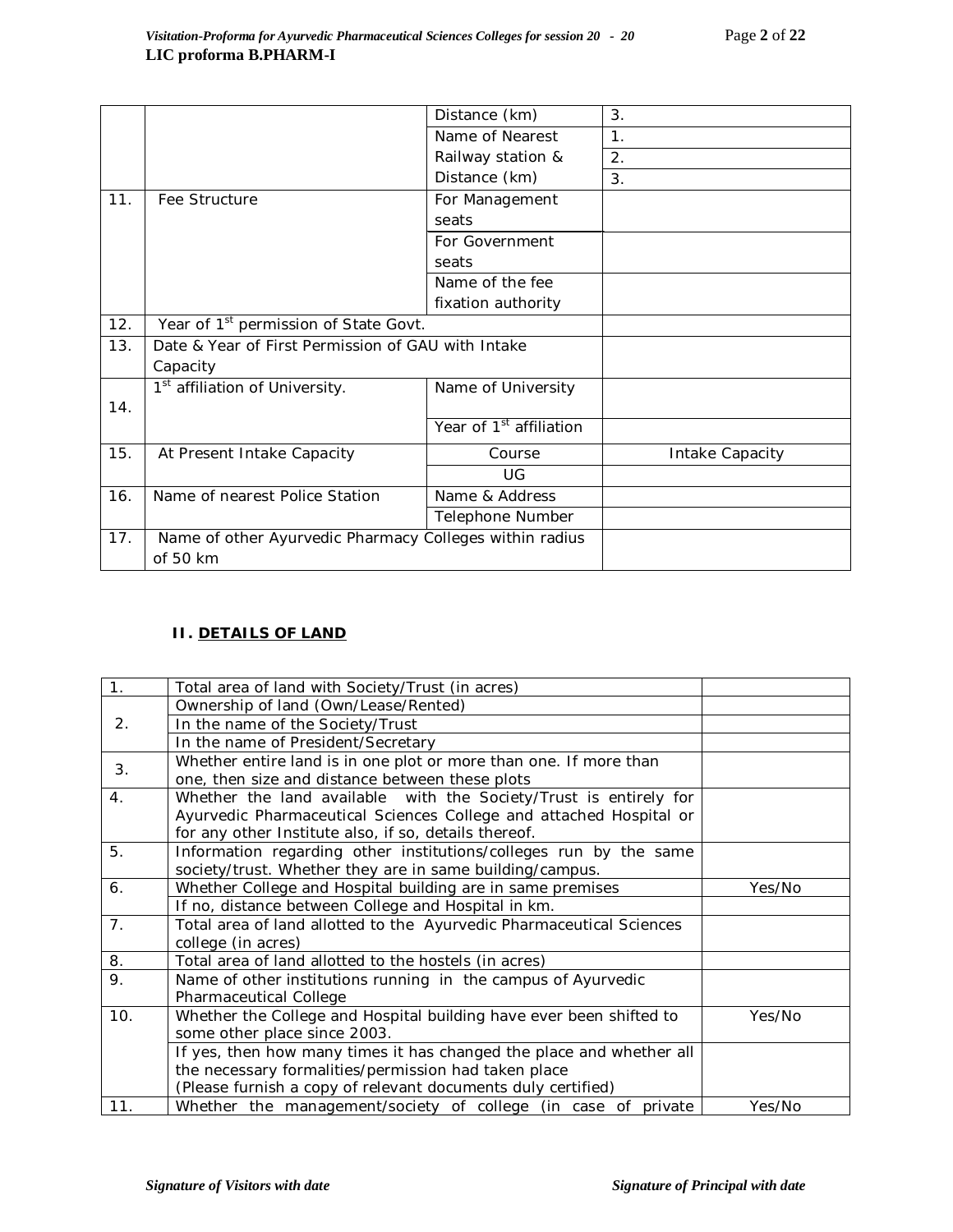|     | College) has ever changed since 2003.                                 |             |
|-----|-----------------------------------------------------------------------|-------------|
|     | If yes, whether all the necessary formalities/permission had taken    |             |
|     | place (Please furnish a copy of relevant documents duly certified)    |             |
| 12. | Approval from state government for total no. of seats to be filled by | Yes / No*   |
|     | the management / society of college for this course.                  |             |
| 13. | Approval from GAU for total no. of seats to be filled by the          | Yes / $No*$ |
|     | management / Society of college for this course.                      |             |
| 14. | Whether the management/society of college has own Ayurved             | Yes / No    |
|     | Pharmacy.                                                             |             |
|     | If no, MoU's with other Ayurvedic Hospital                            |             |
|     | (Please furnish a copy of relevant documents duly certified)          |             |

**\*** Attach annexure of approval of seats for this course

# **SECTION B**

## **INFORMATION OF THE COLLEGE**

# **I. AREA OF COLLEGE**

| Sr.No.         | <b>Particulars</b>                                 | <b>Required Area</b><br>(in Sq.mt) upto 60 | <b>Available</b><br>Area |
|----------------|----------------------------------------------------|--------------------------------------------|--------------------------|
|                |                                                    | intake                                     |                          |
|                | <b>TOTAL CONSTRUCTED</b><br><b>AREA OF COLLEGE</b> | 2380                                       |                          |
| 1 <sub>1</sub> | Administrative wing                                | 260                                        |                          |
|                | Principal's Chamber<br>a.                          | 50                                         |                          |
|                | Office $-1$ –<br>b <sub>1</sub>                    | 60                                         |                          |
|                | Establishment                                      |                                            |                          |
|                | c. Office $-11 -$ Academics                        | 60                                         |                          |
|                | d. Confidential Room                               | 30                                         |                          |
|                | Meeting Hall (Staff)<br>е.                         | 60                                         |                          |
| 2.             | Lecturer Hall                                      | 300                                        |                          |
|                |                                                    | $(4$ classroom $\times$ 75)                |                          |
| 3.             | Seminar / Conference / Exam<br>Hall                | 300                                        |                          |
| $\mathbf 4$ .  | Auditorium / Multi Purpose                         | 600                                        |                          |
|                | Hall (Desirable)                                   | 500 seating                                |                          |
|                |                                                    | capacity                                   |                          |
| 5.             | Library                                            | 300                                        |                          |
| 6.             | <b>Teaching Departments</b>                        | 580                                        |                          |
|                | a. Rasashastra & Bhaishajya<br>Kalpana - I         | 100                                        |                          |
|                | I - Instrument Room                                | 30                                         |                          |
|                | II - Store Room                                    | 30                                         |                          |
|                | b. Pharmaceutical Chemistry                        | 120                                        |                          |
|                | c. Sharir                                          | 100                                        |                          |
|                | d. Computer                                        | 100                                        |                          |
| 7.             | Canteen                                            | 100                                        |                          |
| 8.             | <b>Herbal Garden</b>                               | Adequate Number<br>of Medicinal Plants     |                          |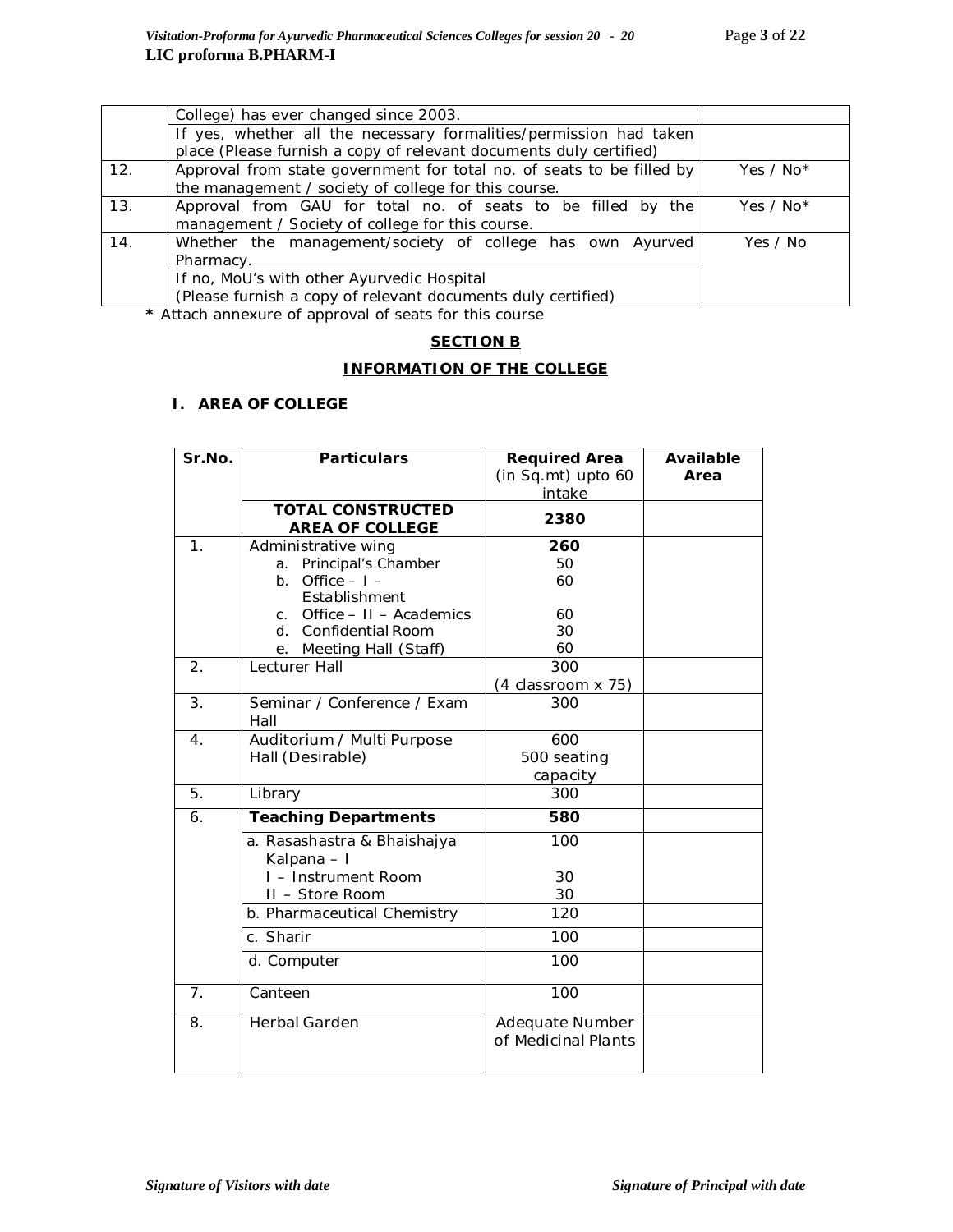### **I – A. HERBAL GARDEN**

| Sr.No. | <b>Particulars</b>                            | Requirement | Available |
|--------|-----------------------------------------------|-------------|-----------|
|        | Area                                          | 1000 sq.mt  |           |
|        | Total number of Medicinal plants with name    | 200         |           |
|        | (List to be enclosed)                         |             |           |
| 3.     | Irrigation facility - available/not available | ves         |           |

# **II. STAFF FACILITIES:**

| Sr.<br>No.     | Name of infrastructure                          | Requirement<br>as per          | Requirement<br>as per                     |     | Available         | Remarks/<br>Deficiency |
|----------------|-------------------------------------------------|--------------------------------|-------------------------------------------|-----|-------------------|------------------------|
|                |                                                 | Norms in<br>number             | Norms, in<br>area                         | No. | Area in<br>Sq Mts |                        |
| $\mathbf{1}$ . | Faculty Rooms for<br>B. Pharm. (Ayu.)<br>course |                                | 10 Sq Mts. x n<br>$(n=No of$<br>teachers) |     |                   |                        |
| 2.             | Library Staff                                   | Librarian<br>Assist. Librarian | 10 Sq Mts. x 2                            |     |                   |                        |

# **III. STUDENT FACILITIES:**

| Sr.<br>No.     | Name of infrastructure                                 | Requirement as                                                                     |     | Available           | Remarks/ |
|----------------|--------------------------------------------------------|------------------------------------------------------------------------------------|-----|---------------------|----------|
|                |                                                        | per Norms, in<br>area                                                              | No. | Area in<br>Sq. Mts. | Required |
| 1              | Girl's Common Room<br>(Essential)                      | 60 Sq. Mts.                                                                        |     |                     |          |
| 2              | Boy's Common Room<br>(Essential)                       | 60 Sq. Mts.                                                                        |     |                     |          |
| 3              | <b>Toilet Blocks for Boys</b>                          | 24 Sq. Mts.                                                                        |     |                     |          |
| $\overline{4}$ | <b>Toilet Blocks for Girls</b>                         | 24 Sq. Mts.                                                                        |     |                     |          |
| 5              | Drinking Water facility -<br>Water Cooler (Essential). | 5 Sq. Mts., each floor                                                             |     |                     |          |
| 6              | Boy's Hostel (Desirable)                               | Sq. Mts. / Room<br>9<br>Single<br>occupancy                                        |     |                     |          |
| $\overline{7}$ | Girl's Hostel (Desirable)                              | 9 Sq. Mts. / Room<br>(single occupancy) 20<br>Sq Mts. / Room<br>(triple occupancy) |     |                     |          |
| 8              | Power Backup Provision<br>(Desirable)                  |                                                                                    |     |                     |          |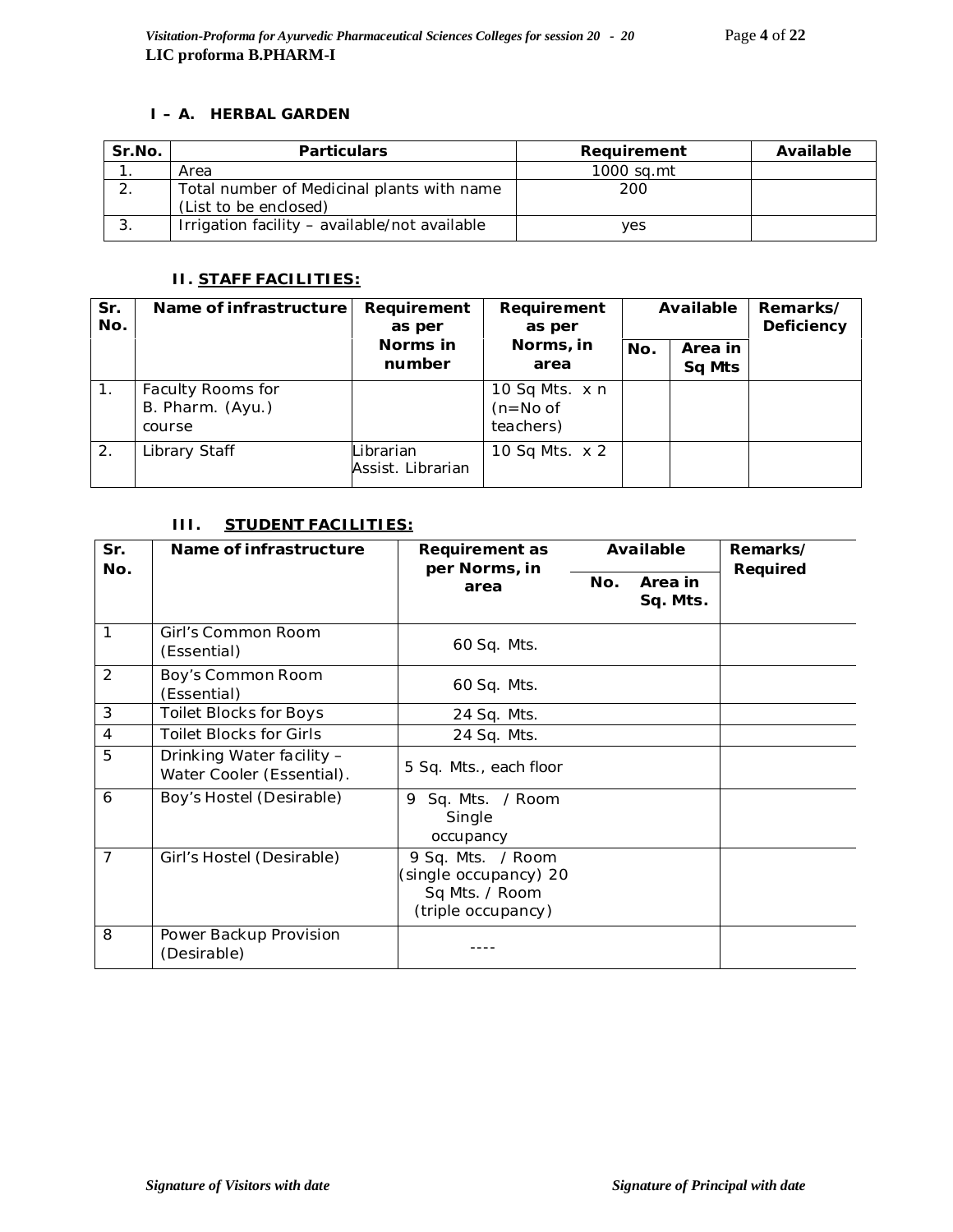## **III – A. DETAILS OF HOSTEL**

| <b>Hostel</b> | Area<br>(sq.mtr.) | Own /<br>Rented | No. of<br><b>Rooms</b> | Capacity | Mess facility<br>(available/not<br>available) | Warden<br>(available/not<br>available) |
|---------------|-------------------|-----------------|------------------------|----------|-----------------------------------------------|----------------------------------------|
| <b>Boys</b>   |                   |                 |                        |          |                                               |                                        |
| Girls         |                   |                 |                        |          |                                               |                                        |

### **IV.AMENITIES**

| Sr. No.          | <b>Name</b>                              | Requirement      |     | Available | <b>Not</b> | Remark         |
|------------------|------------------------------------------|------------------|-----|-----------|------------|----------------|
|                  |                                          | as per Norms     | No. | Area in   | Availa     | s/             |
|                  |                                          | in area          |     | Sq.       | ble        | <b>Deficie</b> |
| 1.               | Principal quarters                       | 80 Sq. Mts.      |     |           |            |                |
| 2.               | Staff quarters                           | 16 x 80 Sq. Mts. |     |           |            |                |
| 3.               | Canteen                                  | 100 Sq. Mts.     |     |           |            |                |
| $\overline{4}$ . | Parking Area for staff and students      |                  |     |           |            |                |
| 5.               | <b>Bank Extension Counter</b>            |                  |     |           |            |                |
| 6.               | Co-operative Stores                      |                  |     |           |            |                |
| 7.               | <b>Guest House</b>                       | 80 Sq. Mts.      |     |           |            |                |
| 8.               | <b>Transport Facilities for students</b> |                  |     |           |            |                |
| 9.               | Medical Facility (First Aid)             |                  |     |           |            |                |

# **V. DETAILS OF COLLEGE DEPARTMENTS**

| Sr.<br>No.     | Department / Subject                                | No. of<br>Dept.<br>Library<br><b>Books</b> | No. of<br>Charts | No. of<br><b>Models</b><br>/Specimen | Theory | No. of Proposed Lectures /<br>Practicals carried out in the<br>Academic Year 2014-15<br>Practical |
|----------------|-----------------------------------------------------|--------------------------------------------|------------------|--------------------------------------|--------|---------------------------------------------------------------------------------------------------|
| 1 <sub>1</sub> | Rasashastra & Bhaishajya<br>Kalpana-I               |                                            |                  |                                      |        |                                                                                                   |
| 2.             | Pharmaceutical Chemistry<br>(Organic & Inorganic)   |                                            |                  |                                      |        |                                                                                                   |
| 3.             | Sharir                                              |                                            |                  |                                      |        |                                                                                                   |
| 4.             | Fundamentals of Ayurved &<br>Swasthavritta          |                                            |                  |                                      |        |                                                                                                   |
| 5.             | Computer                                            |                                            |                  |                                      |        |                                                                                                   |
| 6.             | Dispensing, Community &<br><b>Hospital Pharmacy</b> |                                            |                  |                                      |        |                                                                                                   |
| 7.             | English                                             |                                            |                  |                                      |        |                                                                                                   |
| 8.             | Sanskrit                                            |                                            |                  |                                      |        |                                                                                                   |

\* Detail list of instruments and equipments attach separately.

## **VI. DETAILS OF VARIOUS SECTIONS**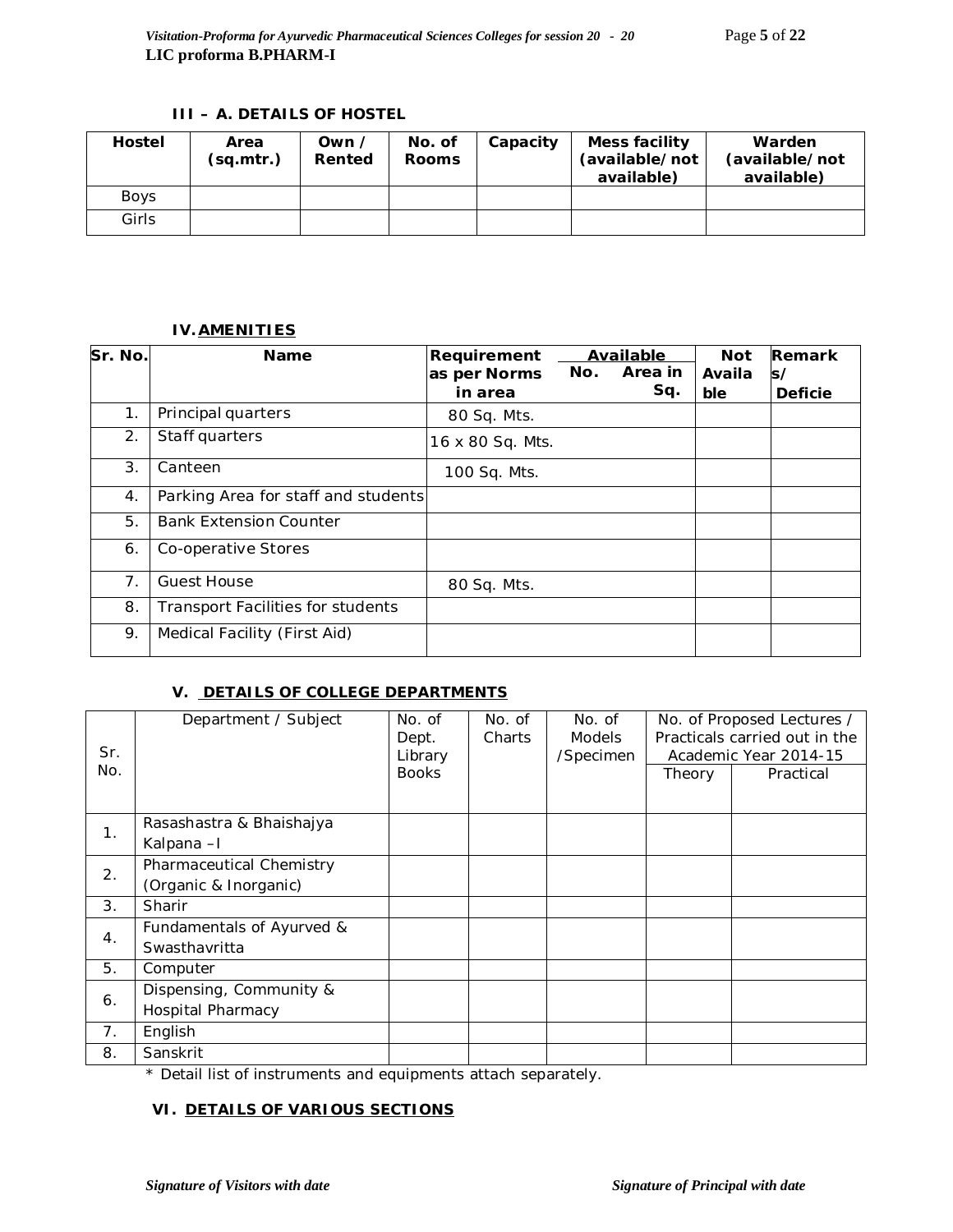### **LIBRARY**

| Sr.No. | <b>Details</b>                                                                                           | Number of<br><b>Books</b><br>available |
|--------|----------------------------------------------------------------------------------------------------------|----------------------------------------|
|        | Number of books                                                                                          |                                        |
| (i)    | Subjective Books                                                                                         |                                        |
| (i)    | Medical Journals / Pharma Journals                                                                       |                                        |
| (iii)  | Others (Unani / Siddha, etc.)                                                                            |                                        |
| (iv)   | Total number of books                                                                                    |                                        |
| 2.     | Number of seats available in reading room (At least 50 Seats for 60<br>Intake & 80 Seats for 100 Intake) |                                        |
| 3.     | Number of computers with internet facility                                                               |                                        |

### **VII.INFORMATION OF TEACHING STAFF**

| Sr.<br>No.       | Department / Subject                                |               | <b>Number of Teachers</b><br>required as per GAU<br><b>Norms</b> |                                              | <b>Number of Existing</b><br><b>Teachers</b> | Total                                 |                                              |  |
|------------------|-----------------------------------------------------|---------------|------------------------------------------------------------------|----------------------------------------------|----------------------------------------------|---------------------------------------|----------------------------------------------|--|
|                  |                                                     | Profe<br>ssor | Asso<br>ciate<br>profe<br><b>SS</b>                              | <b>Assist</b><br>ant<br><b>Profes</b><br>sor | <b>Profes</b><br>sor                         | <b>Associ</b><br>ate<br>profes<br>sor | <b>Assist</b><br>ant<br><b>Profes</b><br>sor |  |
| 1.               | Rasashastra & Bhaishajya<br>Kalpana – I             |               |                                                                  |                                              |                                              |                                       |                                              |  |
| $\overline{2}$ . | Pharmaceutical Chemistry                            |               |                                                                  |                                              |                                              |                                       |                                              |  |
| 3.               | Sharir                                              |               |                                                                  |                                              |                                              |                                       |                                              |  |
| $\overline{4}$ . | Fundamentals of Ayurved<br>& Swasthavritta          |               |                                                                  |                                              |                                              |                                       |                                              |  |
| 5.               | Dispensing, Community &<br><b>Hospital Pharmacy</b> |               |                                                                  |                                              |                                              |                                       |                                              |  |
|                  | <b>TOTAL</b>                                        |               |                                                                  | 5                                            |                                              |                                       |                                              |  |

Note:- Detailed information of teaching staff be furnished as per Annexure-I

# **VIII. INFORMATION OF VISITING FACULTIES**

| Sr.<br>No. | Subject | <b>Faculty Name</b> |
|------------|---------|---------------------|
|            |         |                     |
|            |         |                     |
|            |         |                     |
|            |         |                     |

Note:- Attach Separate sheet of Details of Visiting Faculties Annexure - II

## **IX. DETAILS OF TECHNICAL & OTHER STAFF**

| Sr.No. | Department     | Post                        | Requirement | Available |
|--------|----------------|-----------------------------|-------------|-----------|
|        | Library        | Librarian                   |             |           |
|        |                | Assistant Librarian         |             |           |
|        |                | Library Attendant or Peon   |             |           |
|        | College Office | Clerical staff for          |             |           |
|        |                | administrative and accounts |             |           |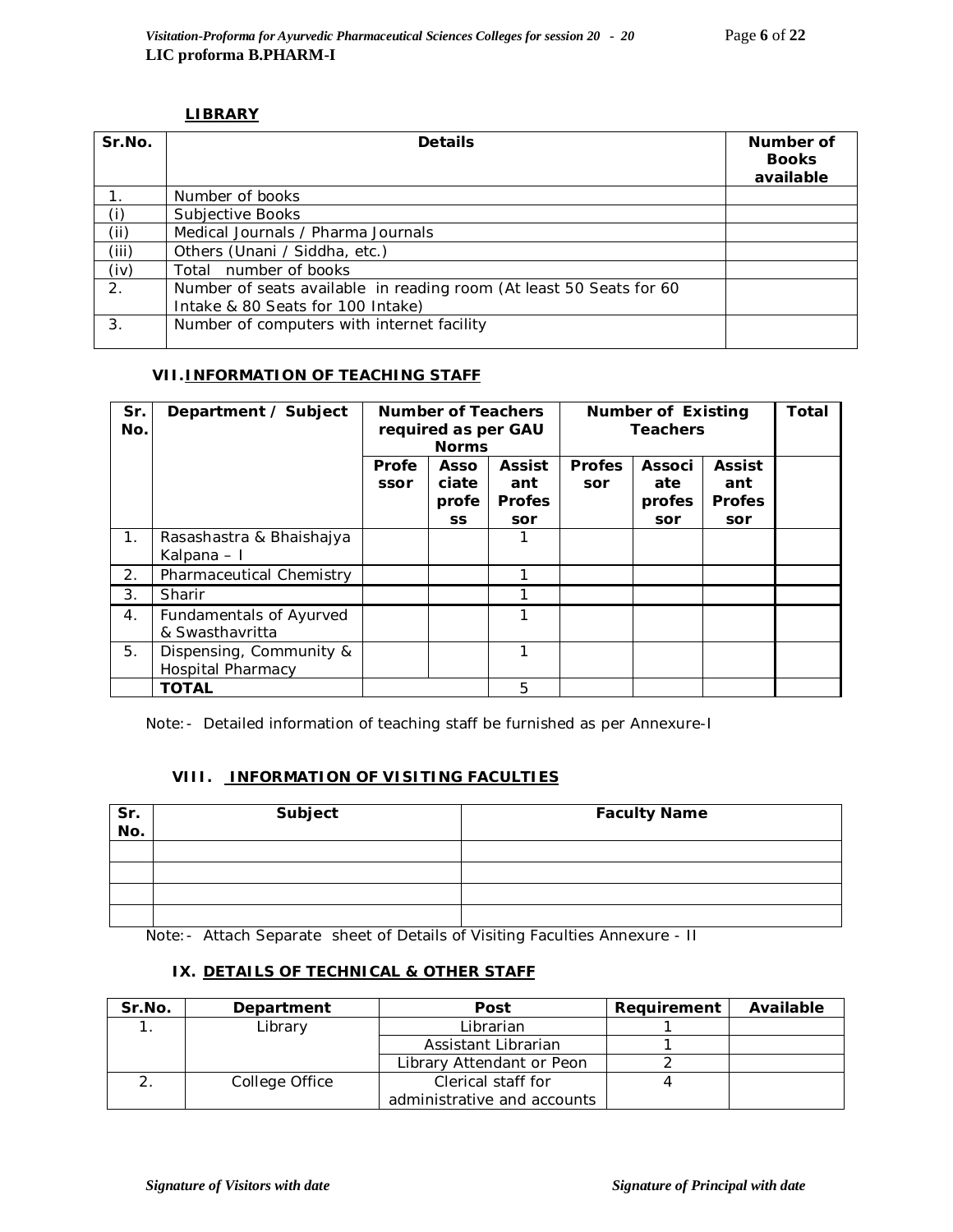|              |                    | services                  |            |  |
|--------------|--------------------|---------------------------|------------|--|
|              |                    | Office Superintendent     |            |  |
|              |                    | Computer Data operator    |            |  |
|              |                    | Store keeper & Peon       |            |  |
| 3.           | Rasa Shastra &     | Laboratory Technician     |            |  |
|              | Bhaishajya Kalpana | Laboratory Attenders      |            |  |
| 4.           | Pharmaceutical     | Laboratory Technician     |            |  |
|              | Chemistry          | Laboratory Attenders      |            |  |
| 5.           | Sharir             | Laboratory Technician     |            |  |
|              |                    | Laboratory Attenders      |            |  |
| 6.           | Herbal Garden      | Gardener                  |            |  |
| 9.           |                    | <b>Cleaning Personnel</b> | 1 for Each |  |
|              |                    |                           | Floor      |  |
| <b>TOTAL</b> |                    |                           | 20         |  |

Note:- Detailed information of technical & other staff be furnished as per Annexure-II Laboratory Assistant to be appointed 1 for 2 departments

### **X. ADDITIONAL REQUIREMENTS**

|     | <b>College Council</b>                       | Available / Not Available       |
|-----|----------------------------------------------|---------------------------------|
|     | No. of Members                               |                                 |
| jj. | Name of Members (Attach List)                |                                 |
| ii. | Yearly No. of Meetings                       |                                 |
| 2.  | Information regarding college website as per | Yes/No Please furnish the       |
|     | norms (Mention the website address)          | details of information uploaded |
|     |                                              | on College Website as per 9(3)  |
|     |                                              | of MSR.                         |

# **XI. SALARY INFORMATION OF TEACHERS**

| Sr.No.           | Pay Scale + Grade pay                | Tick whichever applicable    | <b>Remarks</b> |
|------------------|--------------------------------------|------------------------------|----------------|
| $\overline{1}$ . | Mode of payment through Bank         | Yes/No (If no please mention |                |
|                  |                                      | reason thereof)              |                |
| 2 <sub>1</sub>   | Pay Scale + Grade pay                | Pay Scale + Grade pay of     |                |
|                  |                                      | Professor                    |                |
|                  |                                      | Pay Scale + Grade pay of     |                |
|                  |                                      | Associate Professor          |                |
|                  |                                      | Pay Scale + Grade pay of     |                |
|                  |                                      | Assistant Professor          |                |
| 3.               | Existing pay scale of teaching staff | State Govt./UGC/others       |                |
| 4.               | Teachers promotion policy as per     | Yes/No (If no please mention |                |
|                  | norms of GAU                         | reason thereof)              |                |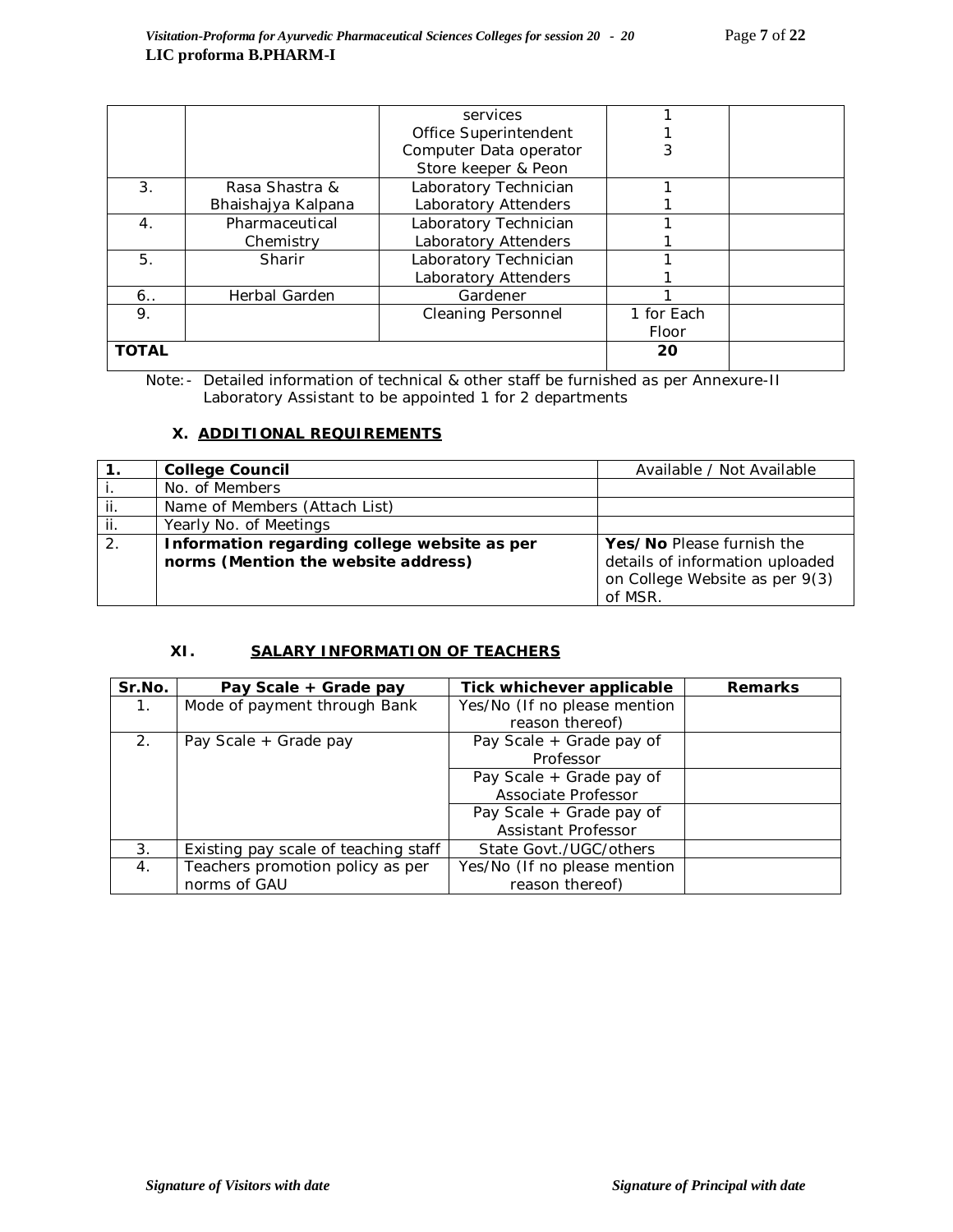# **LIC proforma B.PHARM-I**

### **IX. FINANCIAL INFORMATION**

| MONTH WISE EXPENDITURE FROM 1ST JAN 20 TO 31ST DEC 20 |                                          |              |                     |                |                |             |                       |                |                   |  |  |  |
|-------------------------------------------------------|------------------------------------------|--------------|---------------------|----------------|----------------|-------------|-----------------------|----------------|-------------------|--|--|--|
| Sr. No                                                | Month                                    | Total salary | <b>Total salary</b> | Total          | Total          | Total       | <b>Total purchase</b> | Total purchase | <b>Building</b>   |  |  |  |
|                                                       |                                          | of teaching  | of non              | expenditure on | expenditure    | expenditure | of raw drugs          | of Lab         | construction and  |  |  |  |
|                                                       |                                          | staff        | teaching            | purchase of    | on furniture & | on          |                       | chemicals      | other expenditure |  |  |  |
|                                                       |                                          |              | staff               | new books      | fixtures       | equipments  |                       |                |                   |  |  |  |
|                                                       |                                          |              |                     |                |                | &           |                       |                |                   |  |  |  |
|                                                       |                                          |              |                     |                |                | instruments |                       |                |                   |  |  |  |
|                                                       | January                                  |              |                     |                |                |             |                       |                |                   |  |  |  |
| $\overline{\mathbf{2}}$                               | February                                 |              |                     |                |                |             |                       |                |                   |  |  |  |
| 3                                                     | March                                    |              |                     |                |                |             |                       |                |                   |  |  |  |
| 4                                                     | April                                    |              |                     |                |                |             |                       |                |                   |  |  |  |
| 5                                                     | May                                      |              |                     |                |                |             |                       |                |                   |  |  |  |
| 6                                                     | June                                     |              |                     |                |                |             |                       |                |                   |  |  |  |
| 7                                                     | July                                     |              |                     |                |                |             |                       |                |                   |  |  |  |
| 8                                                     | August                                   |              |                     |                |                |             |                       |                |                   |  |  |  |
| 9                                                     | September                                |              |                     |                |                |             |                       |                |                   |  |  |  |
| 10                                                    | October                                  |              |                     |                |                |             |                       |                |                   |  |  |  |
| 11                                                    | November                                 |              |                     |                |                |             |                       |                |                   |  |  |  |
| $12 \,$                                               | December                                 |              |                     |                |                |             |                       |                |                   |  |  |  |
|                                                       | <b>Total</b>                             |              |                     |                |                |             |                       |                |                   |  |  |  |
|                                                       | <b>GRAND TOTAL OF EXPENDITURE</b>        |              |                     |                |                |             |                       |                |                   |  |  |  |
|                                                       | from $1st$ Jan 20 to $31st$ Dec          |              |                     |                |                |             |                       |                |                   |  |  |  |
|                                                       | 20                                       |              |                     |                |                |             |                       |                |                   |  |  |  |
|                                                       | TOTAL INCOME from 1 <sup>st</sup> Jan 20 |              |                     |                |                |             |                       |                |                   |  |  |  |
| to $31st$ Dec 20                                      |                                          |              |                     |                |                |             |                       |                |                   |  |  |  |
|                                                       |                                          |              |                     |                |                |             |                       |                |                   |  |  |  |
|                                                       |                                          |              |                     |                |                |             |                       |                |                   |  |  |  |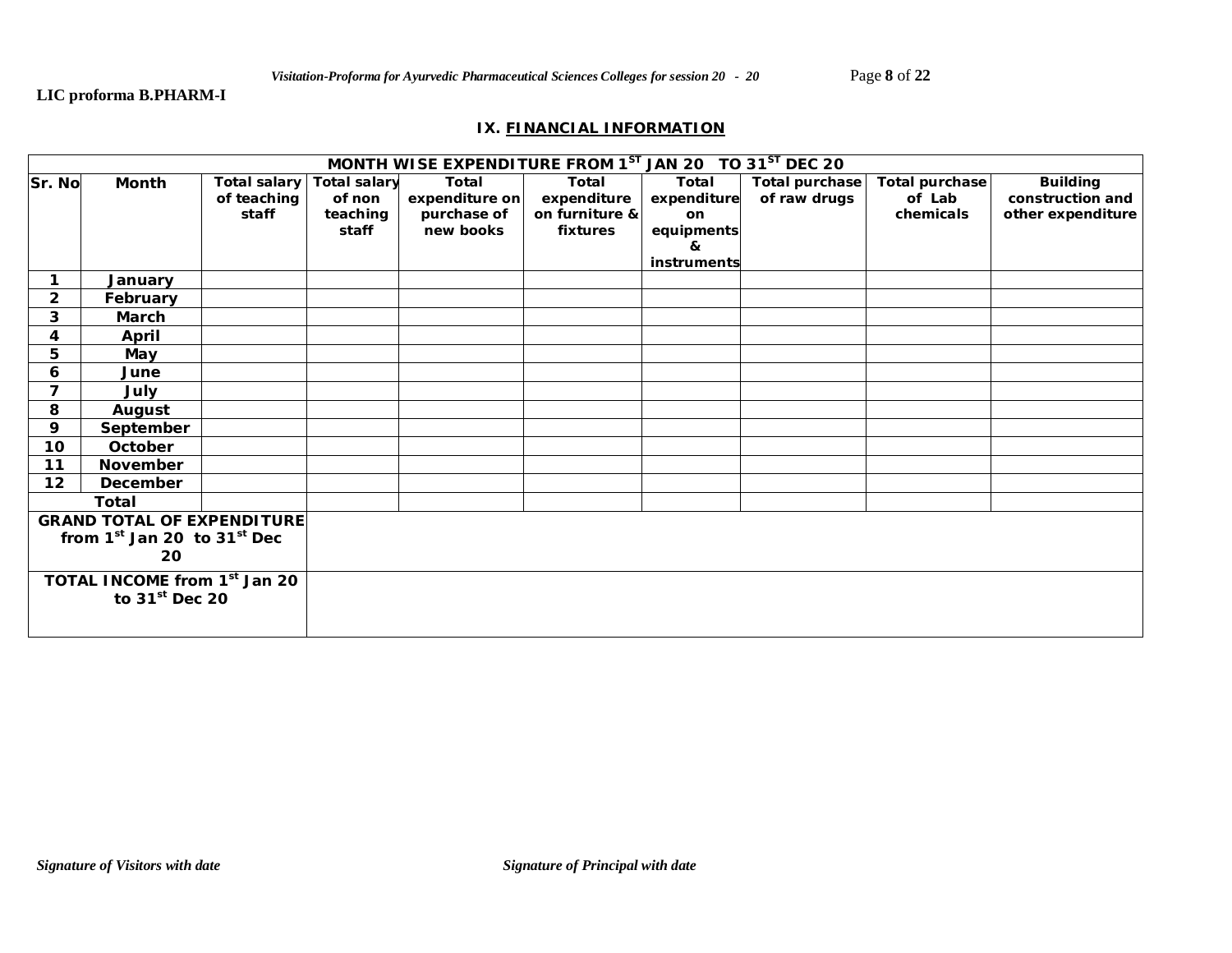#### **SECTION C**

# **OTHER ALLIED & INFRASTRUCTURE REQUIREMENTS**

### **I. SPORTS AND GAMES FACILITY**

Sports and Games Facility – available / not available

### **II. TRANSPORT FACILITY**

Transport facility – available/not available

# **III. PROGRESS MADE BY THE INSTITUTION IN LAST TWO YEARS ON SALIENT POINTS**

| S.<br>No.      | <b>Important Information of College</b>     | Progress made by college |
|----------------|---------------------------------------------|--------------------------|
| 1.             | Construction of college and hospital        |                          |
|                | building                                    |                          |
| 2.             | Appointment of Teaching staff               |                          |
| 3 <sub>1</sub> | Appointment of Non-Teaching staff           |                          |
| 4.             | Expansion of various departments of college |                          |
| 5.             | Expansion of Herbal Garden, Plantation of   |                          |
|                | New Plants                                  |                          |
| 6.             | Any national/international/state level      |                          |
|                | seminars, ROTP, etc.                        |                          |
| 7.             | Publication by college and teaching staff   |                          |
| 8.             | Research activities if any                  |                          |
| 9.             | Awards won by teaching staffs and students  |                          |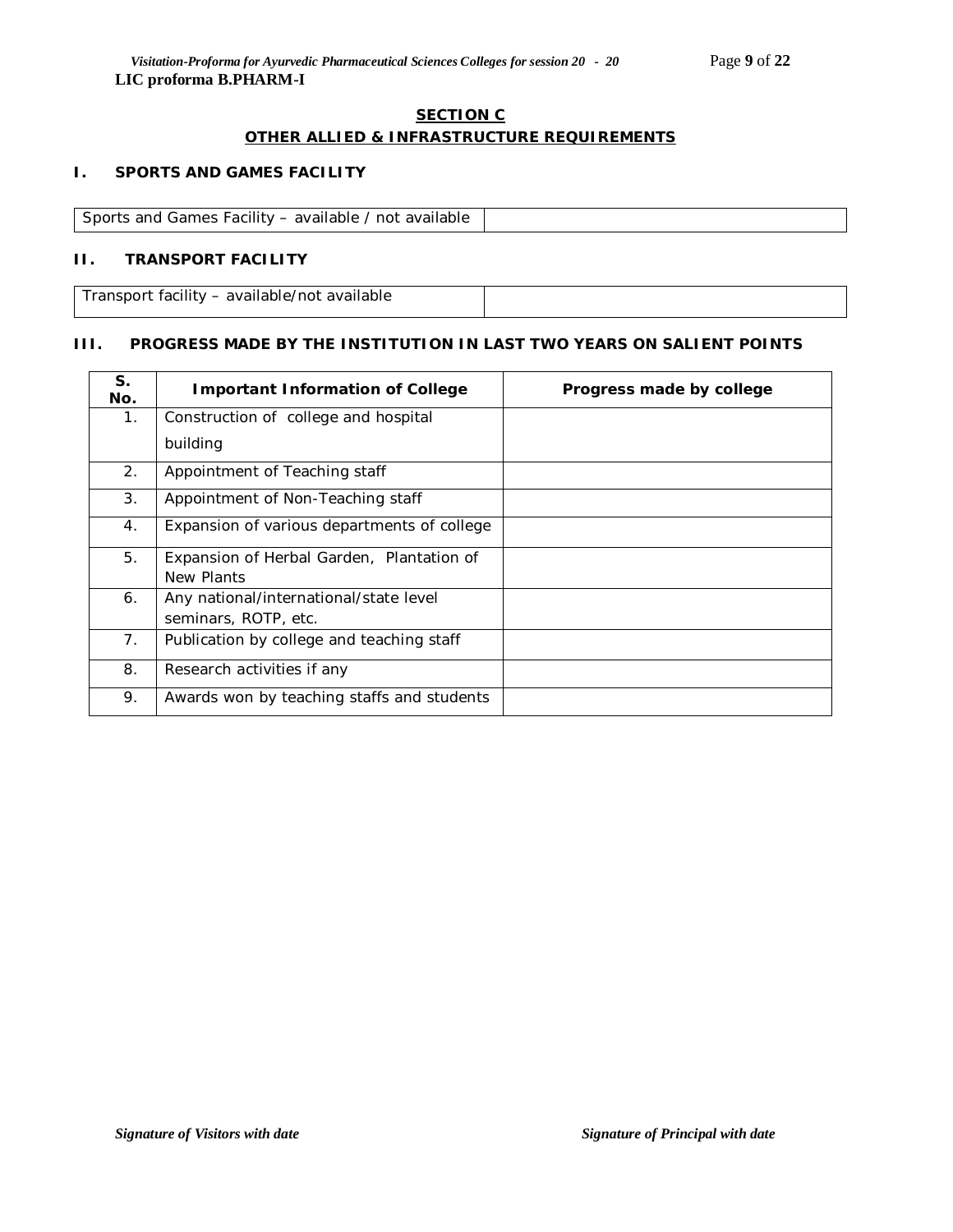#### **IV. Declaration of Principal of the College**

| s/o Shri                     | Principal,                                                                                         |
|------------------------------|----------------------------------------------------------------------------------------------------|
|                              | (name of the College)                                                                              |
|                              | solemnly writing that if any information provided by me in Proforma and <b>Annexures</b> found     |
| taken by the GAU against me. | false, I shall be held responsible in the matter. I shall have no objection if any legal action is |
|                              |                                                                                                    |

Dated\_\_\_\_\_\_\_\_ Place:\_\_\_\_\_\_\_\_\_\_\_\_ Name with Stamp

Signature of Principal

### **VII. Declaration of Secretary/President of the Trust / Society of the College**

I, \_\_\_\_\_\_\_\_\_\_ \_\_\_\_\_\_ \_\_ s/o Shri \_ \_\_\_\_\_\_\_\_\_\_\_\_\_\_\_ Secretary/President, \_\_\_\_\_\_\_\_\_\_\_ \_\_ (name of the Society) solemnly state that, looking after the management of the college & hospital. The information provided by the Principal in the Proforma and **Annexures** are true. If any information provided by the Principal found false the undersigned has no objection for any legal action initiated by the GAU against the Principal and me.

Signature of

Secretary/President

Dated\_\_\_\_\_\_\_\_\_ Place:\_\_\_\_\_\_\_\_\_\_\_\_ Name with Stamp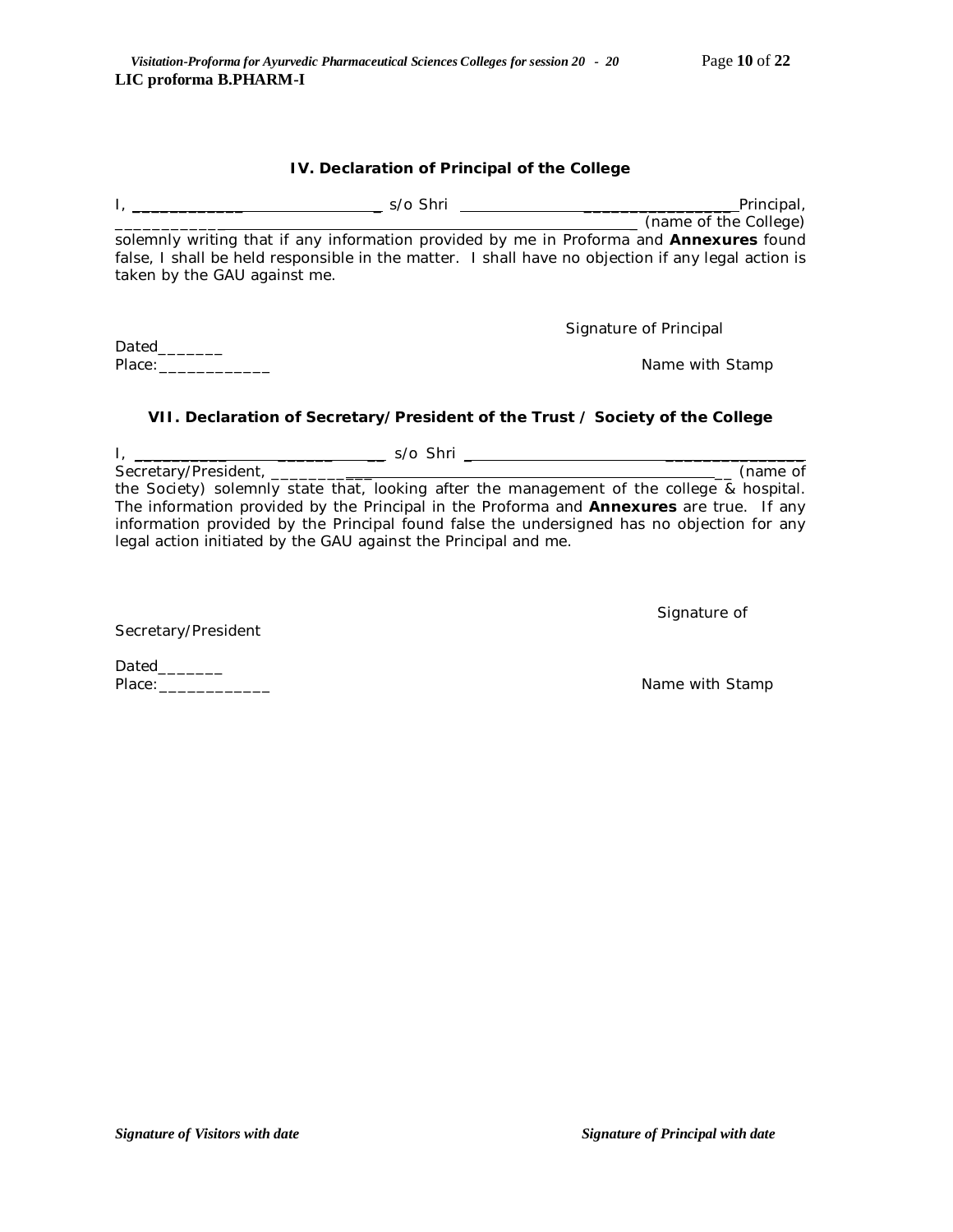| Sr.No.           | Annexure<br><b>Number</b> | Name of the Annexure                                                                                                                                                                                                                           |
|------------------|---------------------------|------------------------------------------------------------------------------------------------------------------------------------------------------------------------------------------------------------------------------------------------|
| $\mathbf 1$ .    | Annexure-I                | Proforma to furnish the details of Teaching Staff                                                                                                                                                                                              |
| 2.               | Annexure-II               | Details of Visiting Faculties                                                                                                                                                                                                                  |
| 2.               | Annexure-III              | Proforma to furnish the details of Non-Teaching & Other Staff                                                                                                                                                                                  |
| $\mathcal{B}$ .  | Annexure - IV             | Details of Equipment & Instruments for various sections of College                                                                                                                                                                             |
|                  | A)                        | Rasashastra and Bhaishajya Kalpana Laboratory (Teaching)                                                                                                                                                                                       |
|                  | B)                        | Pharamceutical chemistry                                                                                                                                                                                                                       |
|                  | C)                        | Sharir                                                                                                                                                                                                                                         |
| $\overline{4}$ . | Annexure-V                | Notarized Affidavit to be filled up by Newly Appointed Teachers after<br>last visitation in the given format                                                                                                                                   |
| 5.               | Annexure VI               | Soft copy (in CD/DVD) and hard copy group photographs with<br>Teaching staff and non-teaching staff of College and the visiting<br>faculties separately. The name of each staff member should be<br>mentioned on the bottom of the photograph. |
| 6.               | Annexure VII              | Soft copy (in CD/DVD) of Annexure-I (Details of Teaching Staff) in MS<br>Excel (.xls or .xlsx) format                                                                                                                                          |

# **LIST OF ANNEXURES TO BE SUBMITTED BY COLLEGE**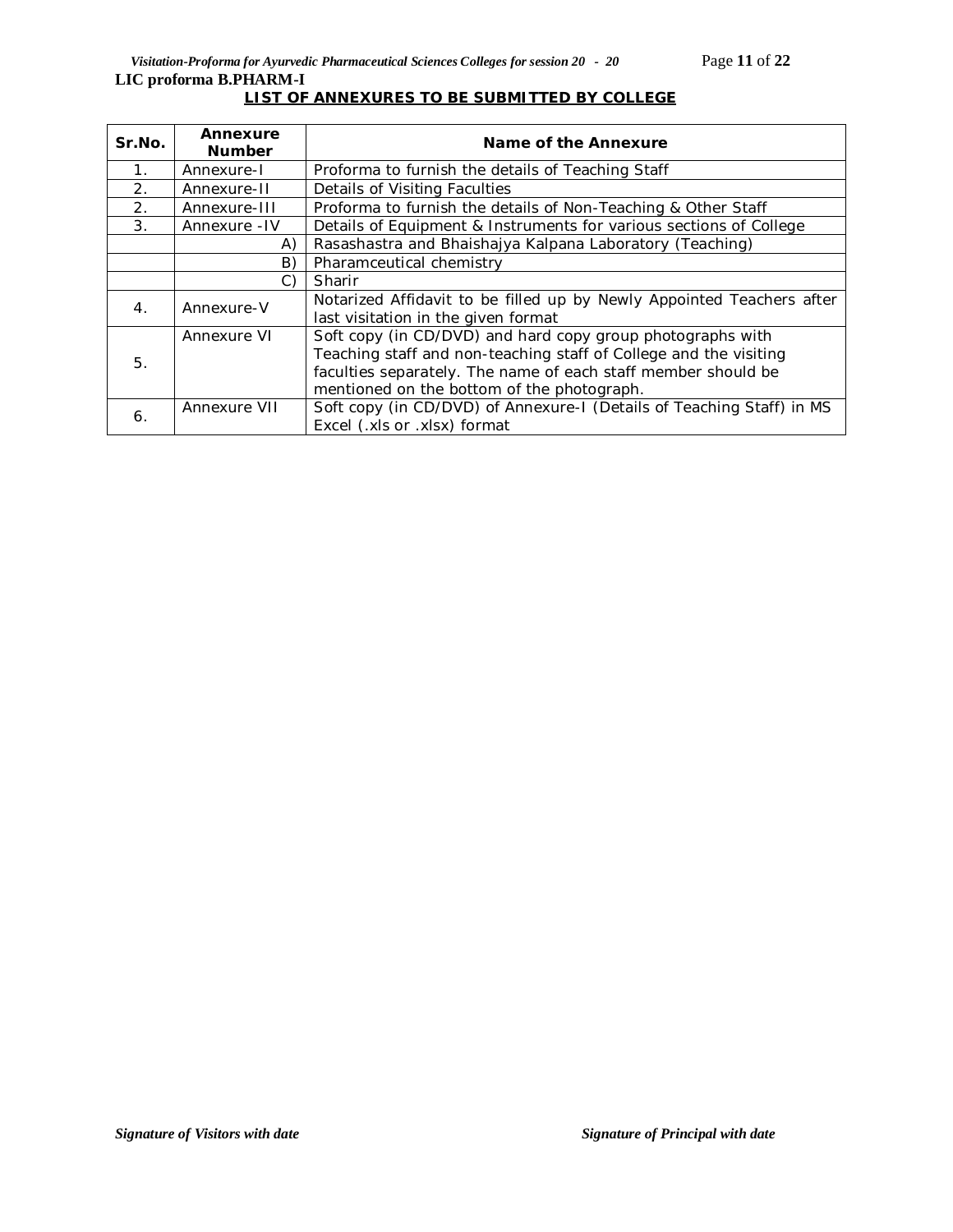#### **ANNEXURE-I**

#### *PROFORMA TO FURNISH THE DETAILS OF TEACHING STAFF*

| Sr. No. |                | Name of<br>the<br><b>Teacher</b> |              | Name<br>S<br>ather | Birth<br>Ⴆ<br>Date | ear)<br>જ<br>ᠭᢐ<br>lific<br>sity<br>ە<br>O | sity<br>tion<br>niver<br>ifica<br>5<br>ar)<br>$\overline{\mathsf{y}}$<br>Quali<br>ë<br>త<br>ā |          | Date wise<br>details of<br>in<br>t to till<br>date) | Experience<br>chronologic<br>al order (1 <sup>st</sup><br>appointmen<br>the | $\rightarrow$ $\sim$<br>tment<br>sct of<br>ect<br>Lans)<br>(Subj | Ĕ<br>adhoc)<br>$\bar{\mathbb{Q}}$<br>actu<br>time/<br>ൎ<br>Q<br>پ<br>້ອູ<br>nar<br>Q | ess<br>Addr<br>Residential | ddress<br>⋖<br>anent | ಜ<br>Numbe<br>짇<br>Boa<br>State<br>ation<br>৳<br>≑ | e<br>Σã<br>anch<br>umber<br>ក្ន<br>z<br>ళ<br>İ<br>Bank,<br>ē | Φ<br>obil<br>Ź<br>Ф<br>each<br>ళ<br>৳<br>duir<br>৳<br>Z<br>٥ | Photogra<br>ph of<br><b>Teacher</b><br>(Attested<br>by the<br>Principal | Signatur<br>e of<br>Teacher<br>(At the<br>time of<br>visitatio<br>n) |
|---------|----------------|----------------------------------|--------------|--------------------|--------------------|--------------------------------------------|-----------------------------------------------------------------------------------------------|----------|-----------------------------------------------------|-----------------------------------------------------------------------------|------------------------------------------------------------------|--------------------------------------------------------------------------------------|----------------------------|----------------------|----------------------------------------------------|--------------------------------------------------------------|--------------------------------------------------------------|-------------------------------------------------------------------------|----------------------------------------------------------------------|
|         | Name<br>Ĕ<br>Ū | ۹<br>$\mathsf{Nan}$<br>First     | Middle<br>me | ц.                 |                    | ပ<br>Ġ<br>Ū<br>⊃                           | ms<br>ပ<br>n.<br>오                                                                            | Duration | esignation<br>≏                                     | college<br>ðf<br>Φ<br>Nam                                                   |                                                                  | iejnɓ<br>tion/<br>deputat<br>Φ<br>Φ<br>ᢣ<br>Nati                                     | ocal                       | Perma                | 'n<br>Name<br>Regis                                | ٥<br>ই চ<br>><br>Salar                                       | Number<br>န<br>$\frac{1}{5}$<br>$\overline{\Phi}$<br>⊢       |                                                                         |                                                                      |
|         |                |                                  |              |                    |                    |                                            |                                                                                               |          |                                                     |                                                                             |                                                                  |                                                                                      |                            |                      |                                                    |                                                              |                                                              |                                                                         |                                                                      |

**Note: Please download a copy of Annexure I in MS Excel Format (.xls) from the university Website www.ayurveduniversity.edu.in and**  fill up the details and annex the same as softcopy in the form of CD/DVD as Annexure VII. Enclose a Printed / hard copy of the same as **ANNEXURE I** and attach the certified copies of UG Registration Certificates, experience certificates, joining Report, Relieving Order, Form No. 16 and all other relevant documents and original notarized affidavit.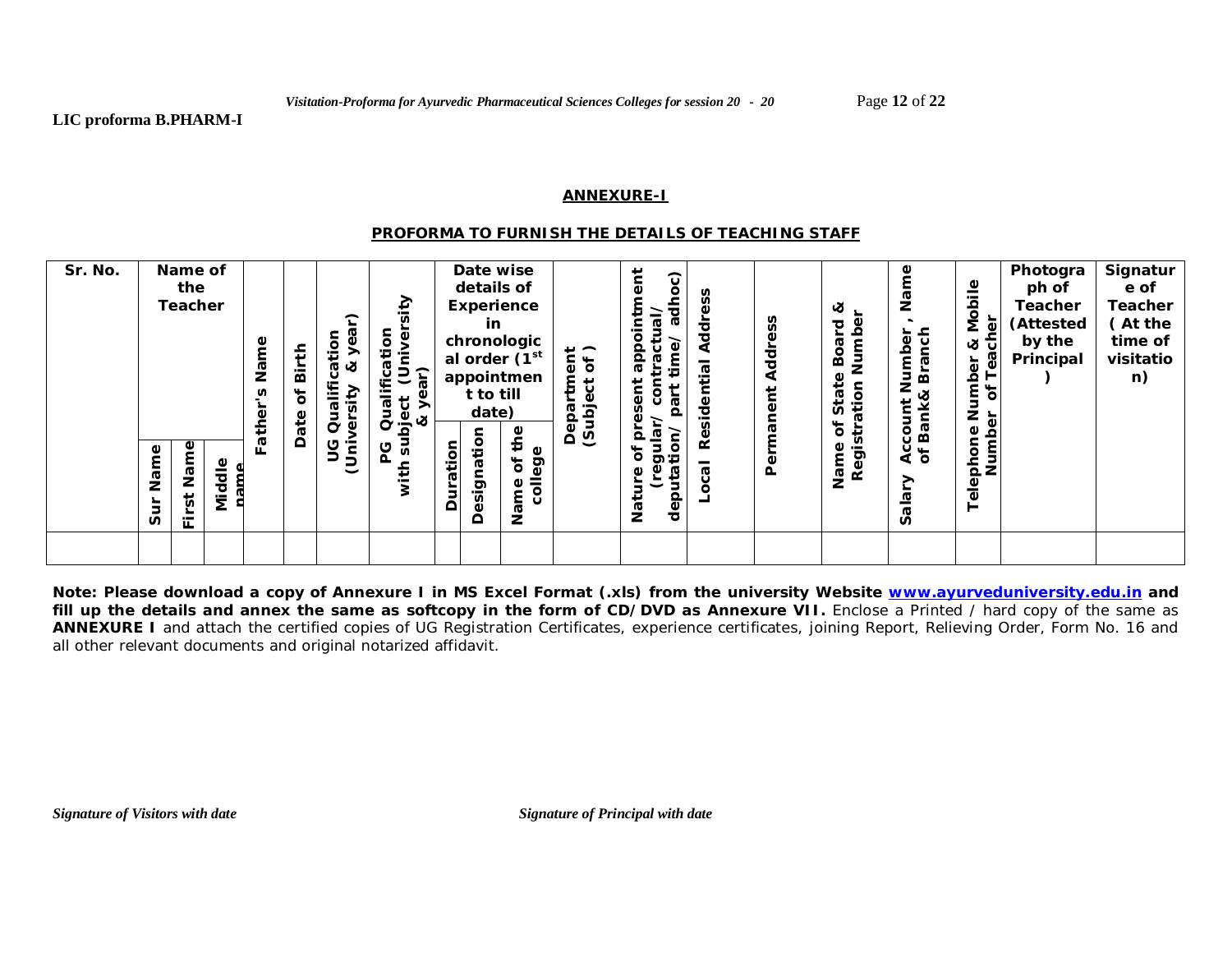#### **ANNEXURE-II** *DETAILS OF VISITING FACULTIES*

| Sr.<br>No | Name of<br>the<br><b>Teacher</b>                                              | Name<br>Ě<br>ø         | Birth<br>ð<br>Date | <u>ە.</u><br>$\vec{a}$<br>ಜ<br>Ē | ≥<br>tion<br>うき<br>Qualific<br>፟<br>$\frac{a}{2}$ & |          | Date wise<br>details of<br>Experience<br><u>in</u><br>chronologic<br>al order (1 <sup>st</sup><br>appointmen<br>t to till<br>date)<br>Φ | $\overline{a}$<br>۹<br>្ងៃ<br>$\ddot{\circ}$<br>Ф<br><b>G</b><br>Ф<br>ବୁ ଦ | $\widehat{\mathbf{c}}$<br>ω<br>۰<br>ಕ<br>Q<br>ᢐ<br>φ<br>ౚ<br>Φ<br>G | 공<br>ᢎ | SS<br>Addre<br>nent<br>mai | చ<br>Jumbe<br>짇<br>80<br>മ<br>₽<br>ation<br>ē.<br>n<br>ð<br>⊷<br>'n | Φ<br>م<br>2<br>anch<br>Number<br>ตั<br>ਕ<br>ount<br><b>Bank</b><br>ω | ≗<br>Mobil<br>ୂହ<br>ਕ ਹੈ<br>ී<br>৳<br>rn<br>of T<br>ិ៍<br>2<br>2<br>ិច<br>Φ | Photogra<br>ph of<br><b>Teacher</b><br>(Attested<br>by the<br>Principal | Signatur<br>e of<br><b>Teacher</b><br>(At the<br>time of<br>visitatio<br>n) |
|-----------|-------------------------------------------------------------------------------|------------------------|--------------------|----------------------------------|-----------------------------------------------------|----------|-----------------------------------------------------------------------------------------------------------------------------------------|----------------------------------------------------------------------------|---------------------------------------------------------------------|--------|----------------------------|---------------------------------------------------------------------|----------------------------------------------------------------------|-----------------------------------------------------------------------------|-------------------------------------------------------------------------|-----------------------------------------------------------------------------|
|           | Φ<br>Name<br>Nam<br>$\overline{5}$<br>È<br>Ō<br>$\overline{\phantom{0}}$<br>щ | ш.<br>Φ<br>ᢦ<br>ᅙ<br>έ |                    | و<br>5                           | ပ<br>$\overline{v}$                                 | Duration | esignation<br>Ě<br>Φ<br>ē9<br>Ⴆ<br>٥<br>$\overline{6}$<br>m<br>Z<br>≏                                                                   |                                                                            | $\circ$<br>∓<br>כס<br>Φ<br>ā<br>deb<br>Nat                          | ≃<br>Ф | Per                        | Name<br>Regis                                                       | ই চ<br>↗<br>n                                                        | Numb<br>pho<br>Tele                                                         |                                                                         |                                                                             |
|           |                                                                               |                        |                    |                                  |                                                     |          |                                                                                                                                         |                                                                            |                                                                     |        |                            |                                                                     |                                                                      |                                                                             |                                                                         |                                                                             |

**Note: Please download a copy of Annexure II in MS Excel Format (.xls) from the university Website www.ayurveduniversity.edu.in and**  fill up the details and annex the same as softcopy in the form of CD/DVD as Annexure VII. Enclose a Printed / hard copy of the same as **ANNEXURE II** and attach the certified copies of UG Registration Certificates, experience certificates, joining Report, Relieving Order, Form No. 16 and all other relevant documents and original notarized affidavit.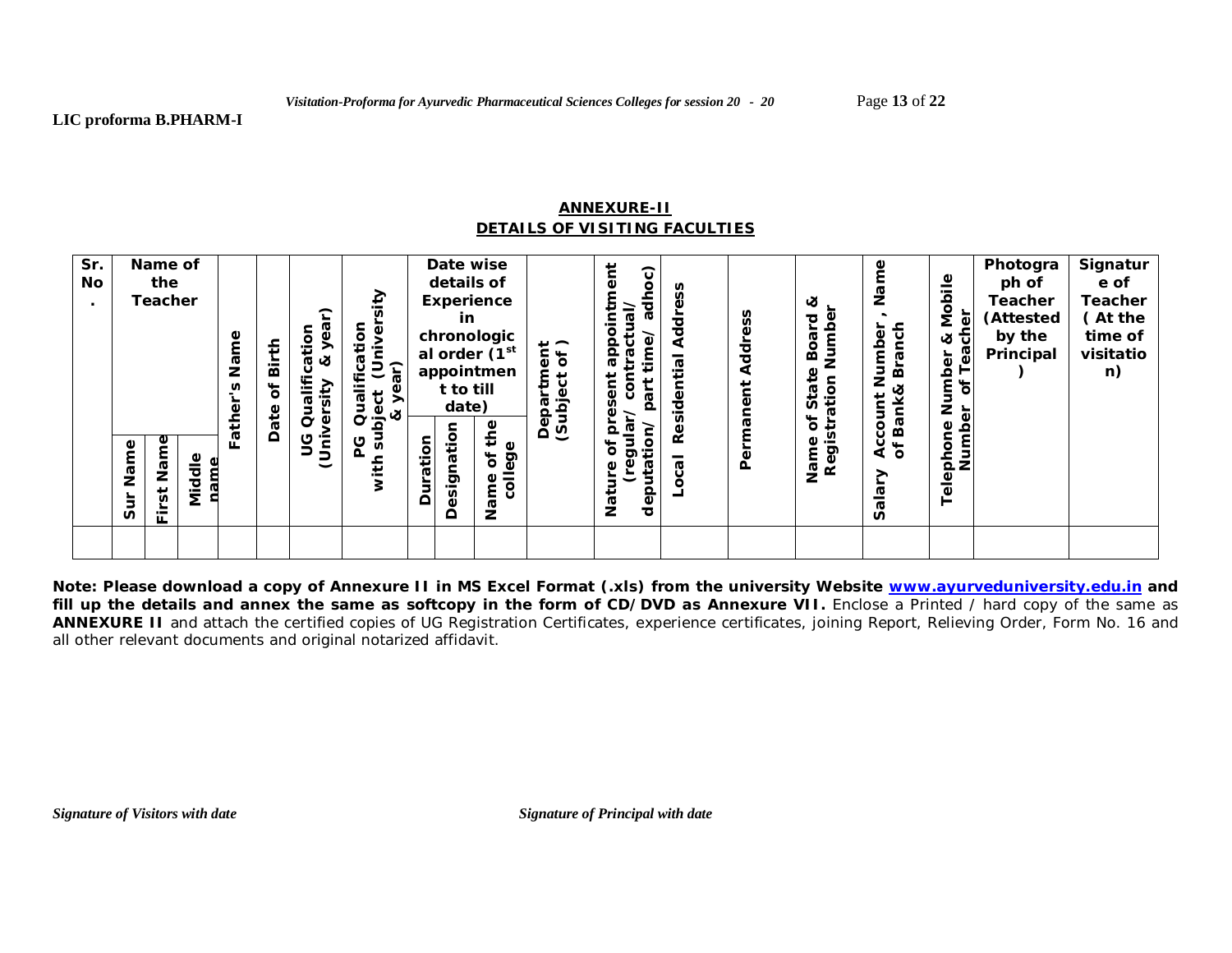**LIC proforma B.PHARM-I**

#### **ANNEXURE-III**

### **PROFORMA TO FURNISH THE DETAILS OF NON – TEACHING & OTHER STAFF**

| Sr.No. | Employee | <b>Name</b> | Name of   Father's   Qualification | Date of<br>Appointment | Nature of<br>Appointment<br>(regular/<br>contractual/<br>Part time) | Designation | Name of<br>working<br>department | Pay<br><b>Scale</b> |
|--------|----------|-------------|------------------------------------|------------------------|---------------------------------------------------------------------|-------------|----------------------------------|---------------------|
|        |          |             |                                    |                        |                                                                     |             |                                  |                     |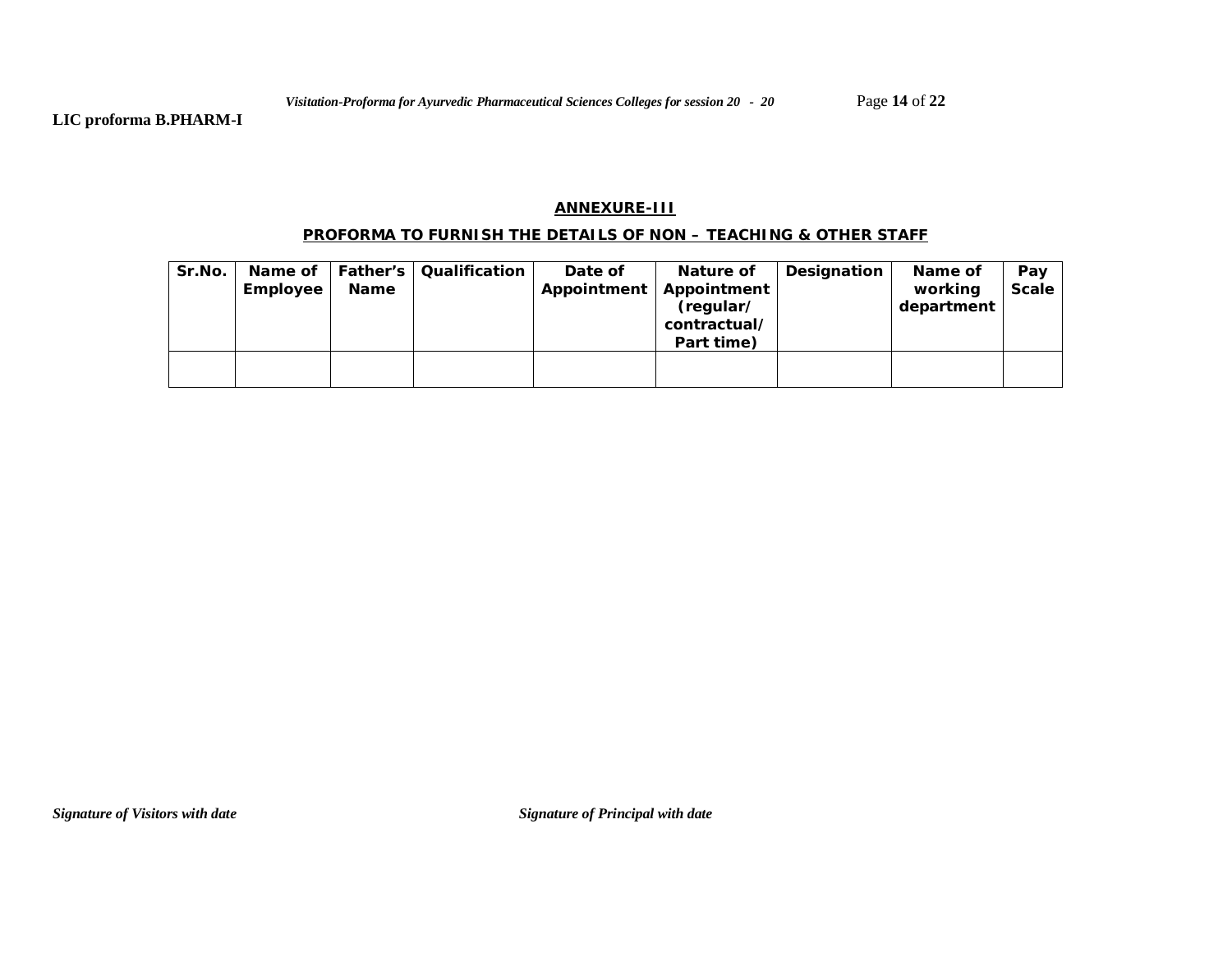# **ANNEXURE - IV**

### **DETAILS OF EQUIPMENT AND INSTRUMENTS FOR VARIOUS SECTIONS OF COLLEGE**

### **A) RASASHASTRA & BHAISHAJYA DEPARTMENT**

| Sr.<br>No.       | Name                                                                                                                                   | Minimum<br>Requirement            | Number of<br><b>Instruments and</b><br>Equipments<br>available |
|------------------|----------------------------------------------------------------------------------------------------------------------------------------|-----------------------------------|----------------------------------------------------------------|
| 1 <sub>1</sub>   | Khalva Yantra                                                                                                                          |                                   |                                                                |
|                  | Granite/Stone<br>(Ardhachandrakara -boat shape) Length<br>35.5cm (upper part), 25.5 cm (base),<br>Breadth $-21$ cm,<br>Height $-12$ cm | 05                                |                                                                |
|                  | Iron<br>(Ardhachandrakara -boat shape) Length<br>35.5cm (upper part), 25.5 cm (base),<br>Breadth $-21$ cm,<br>Height - 12 cm           | 15                                |                                                                |
|                  | Porcelain<br>Vartula - (round shape) Big (Int. Dia. 18.5<br>$cm)$ ,<br>Medium (Int. Dia.16.5 cm),<br>Small (Int. Dia. 13.5 cm)         | 05<br>15<br>15                    |                                                                |
| 2.               | Udukhal yantra                                                                                                                         | 10                                |                                                                |
| $\overline{3}$ . | Gas Stove<br>Single<br>Big                                                                                                             | $10 + 01$<br>02                   |                                                                |
| 4.               | Hot plate                                                                                                                              | 02                                |                                                                |
| 5.               | <b>Utensils</b><br>S.S. pateela-                                                                                                       |                                   |                                                                |
|                  | $1/2$ It.<br>$1$ It.<br>$11/2$ lt.<br>$2$ It.                                                                                          | 10<br>10<br>10<br>10 <sup>°</sup> |                                                                |
|                  | 3 It.                                                                                                                                  | 10                                |                                                                |
|                  | S.S. Dishes (tras)<br>S.S. bowls (katori)-<br>Medium size                                                                              | 02<br>01 dozen                    |                                                                |
|                  | S.S. flat dishes (Lids for<br>pateela) various sizes                                                                                   | 15                                |                                                                |
|                  | S.S. Glass-<br>Medium size                                                                                                             | 01 dozen                          |                                                                |
|                  | S.S. spoons-<br>Medium size                                                                                                            | 02 dozen                          |                                                                |
|                  | S.S. strainer (jara)-<br>Medium size<br>S.S. tavitha-                                                                                  | 05                                |                                                                |
|                  | Medium size                                                                                                                            | 10                                |                                                                |
|                  | S.S. ladle (Chammach)                                                                                                                  | 01 dozen                          |                                                                |
|                  | Samdansha yantra                                                                                                                       | 01 dozen                          |                                                                |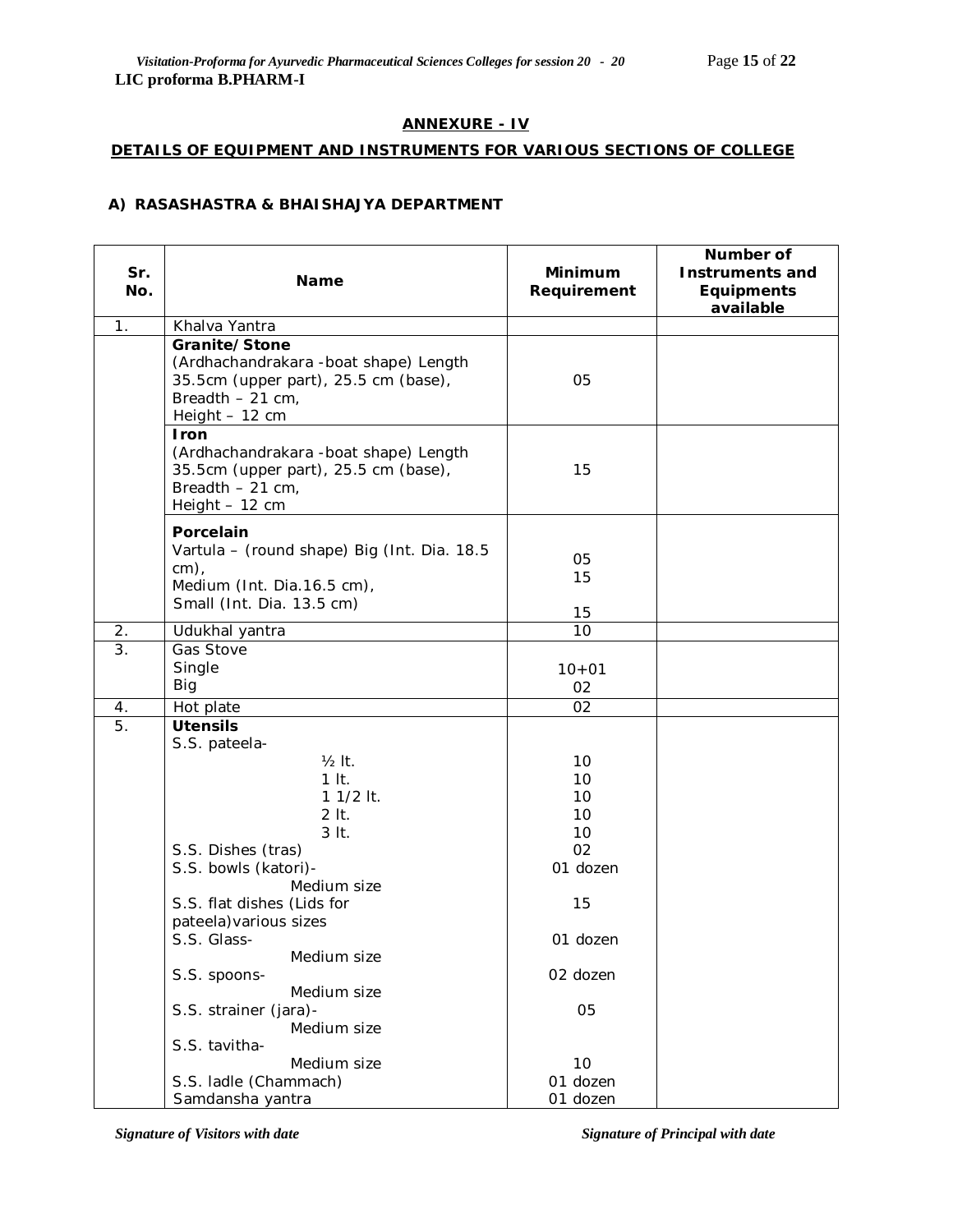|                  | LIC proforma B.PHARM-I               |                 |  |
|------------------|--------------------------------------|-----------------|--|
|                  | Knives                               | 01 dozen        |  |
|                  | S.S. Cutter                          | 02              |  |
|                  | Gas lighter                          | 10              |  |
|                  | Axe                                  | 01              |  |
|                  | Darvi                                | 02              |  |
| 6.               | Blender-                             |                 |  |
|                  | Electric                             | 01              |  |
|                  | Simple                               | 01              |  |
| 7.               |                                      |                 |  |
|                  | Measuring Equipments Different Sizes |                 |  |
|                  | Glass - 50 ml.                       | 10              |  |
|                  | 100 ml.                              | 10              |  |
|                  | Plastic-500 ml.                      | 05              |  |
|                  | 1000 ml.                             | 03              |  |
|                  |                                      |                 |  |
| 8.               | Electronic weighing machine          | 01              |  |
|                  |                                      |                 |  |
| 9.               | Physical balance                     | 01              |  |
| 10.              | Sieves (Assorted No.)                | 02 sets         |  |
| 11.              | Mixture Grinder                      | 03              |  |
| 12.              | Juice Extractor                      | 01              |  |
| 13.              | Pyrometer                            | 02              |  |
| 14.              | Thermometer                          | 05              |  |
| 15.              | Musha (Crucible)                     | 01              |  |
| 16.              | <b>YANTRAS</b>                       |                 |  |
|                  | Dola Yantra-                         | 10              |  |
|                  | rods required                        |                 |  |
|                  | Pithara Yantra-                      | 05              |  |
|                  | Sarava with hole                     |                 |  |
|                  | Putas (Different kind)               |                 |  |
| 17.              | Gaja puta                            | 01              |  |
|                  | Varaha puta                          | 01              |  |
| 18.              | Earthen vessel-                      |                 |  |
|                  | Sarava                               | 01 dozen        |  |
| 19.              | Enamel Trays (Medium size)           | 10              |  |
| $\overline{2}0.$ | Cupboard                             | 01              |  |
|                  | Jars (For storage)                   |                 |  |
|                  | $\frac{1}{2}$ It.                    | 02 dozen        |  |
| 21.              | $1$ lt.                              | 02 dozen        |  |
|                  | $2$ It.                              | 01 dozen        |  |
| 22.              | Racks with shelves                   | $\overline{02}$ |  |
| 23.              | Electric Khalva                      | 01              |  |
| 24.              | PH Strips                            | 01 Set          |  |
| 25.              | Melting Point Detector               | 01              |  |
| 26.              | Refrigerator                         | 01              |  |
| 27.              | Audio-Visual equipments              | 01              |  |
| 28.              | Digital Camera                       | 01              |  |
|                  |                                      |                 |  |

# **B) PHARMACEUTICAL CHEMISTRY DEPARTMENT**

| Sr. No. | Name of Instruments | Quantity | Available |
|---------|---------------------|----------|-----------|
|         | Hot plate           |          |           |
|         | Oven                |          |           |
|         | Refrigerator        |          |           |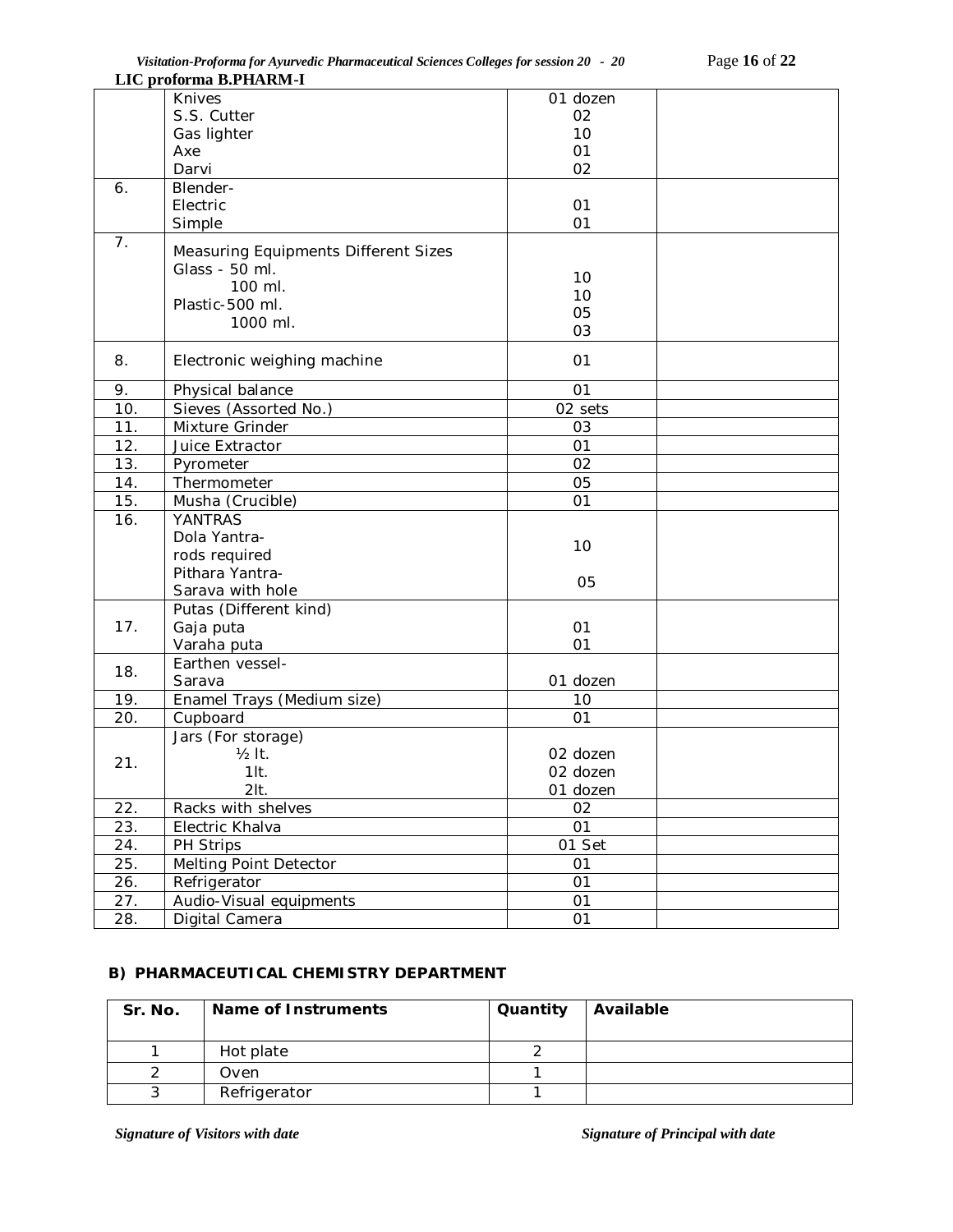*Visitation-Proforma for Ayurvedic Pharmaceutical Sciences Colleges for session 20 - 20* Page **17** of **22**

|    | LIC proforma B.PHARM-I            |    |  |
|----|-----------------------------------|----|--|
| 4  | Analytical Balances for           |    |  |
| 5  | Digital balance 10mg sensitivity  |    |  |
| 6  | Digital Balance (1mg sensitivity) |    |  |
| 7  | Suction pumps                     | 5  |  |
| 8  | Water bath 6 holes                |    |  |
| 9  | <b>Mechanical Stirrers</b>        | 2  |  |
| 10 | Magnetic Stirrers with Thermostat | 2  |  |
| 11 | Vacuum Pump                       | 5  |  |
| 12 | Digital Ph meter                  | 2  |  |
| 13 | Microwaye Oven                    | 1  |  |
| 14 | Arsenic Limit Test Apparatus      | 5  |  |
| 15 | Hot Plate                         | 2  |  |
| 16 | Ultra Sonicator.                  |    |  |
| 17 | Nesslers Cylinders                | 20 |  |
| 18 | <b>Distillation Unit</b>          |    |  |
| 19 | Water Bath                        | 3  |  |

### **C) SHARIR DEPARTMENT**

## **C-I) ANATOMY (RACHANA SHARIR)**

| Sr.              | Required Models / Organs            | Minimum      | Number of Models /      |
|------------------|-------------------------------------|--------------|-------------------------|
| No.              |                                     | Requirements | <b>Organs Available</b> |
| 1.               | Human Skeleton (Articulated)        |              |                         |
|                  | Male                                |              |                         |
|                  | Female                              | 1            |                         |
| 2.               | Models - a. Digestive System        | 1            |                         |
|                  | b. Respiratory System               |              |                         |
|                  | c. Blood Circulatory System         |              |                         |
|                  | (Cardio Vascular System)            |              |                         |
|                  | d. Urinary System (Kidney           |              |                         |
|                  | With Bladder)                       |              |                         |
|                  | e. Male Reproductive System         |              |                         |
|                  | f. Female Reproductive System       |              |                         |
|                  | g. Human Nervous System             |              |                         |
|                  | h. Spinal Cord                      |              |                         |
|                  | i. Human Brain                      |              |                         |
|                  | j. Human Nose                       |              |                         |
|                  | k. Human Eye                        |              |                         |
|                  | I. Human Ear                        |              |                         |
| 3.               | Human Development of Foetus (1 to 9 | 1 each       |                         |
|                  | months)                             |              |                         |
| $\overline{4}$ . | Organs - a. Stomach                 |              |                         |
|                  | b. Liver                            |              |                         |
|                  | c. Duodenum with Pancreas           |              |                         |
|                  | d. Small and Large Intestine        |              |                         |
|                  | e. Heart                            |              |                         |
|                  | f. Kidney                           |              |                         |
|                  | g. Lungs                            |              |                         |

# **C-II) PHYSIOLOGY (KRIYA SHARIR)**

| Minimum<br>Number of<br>Sr.<br>Essential Instruments and Equipments   Requirements | <b>Equipments</b> | No. |  |  | Instruments and |
|------------------------------------------------------------------------------------|-------------------|-----|--|--|-----------------|
|------------------------------------------------------------------------------------|-------------------|-----|--|--|-----------------|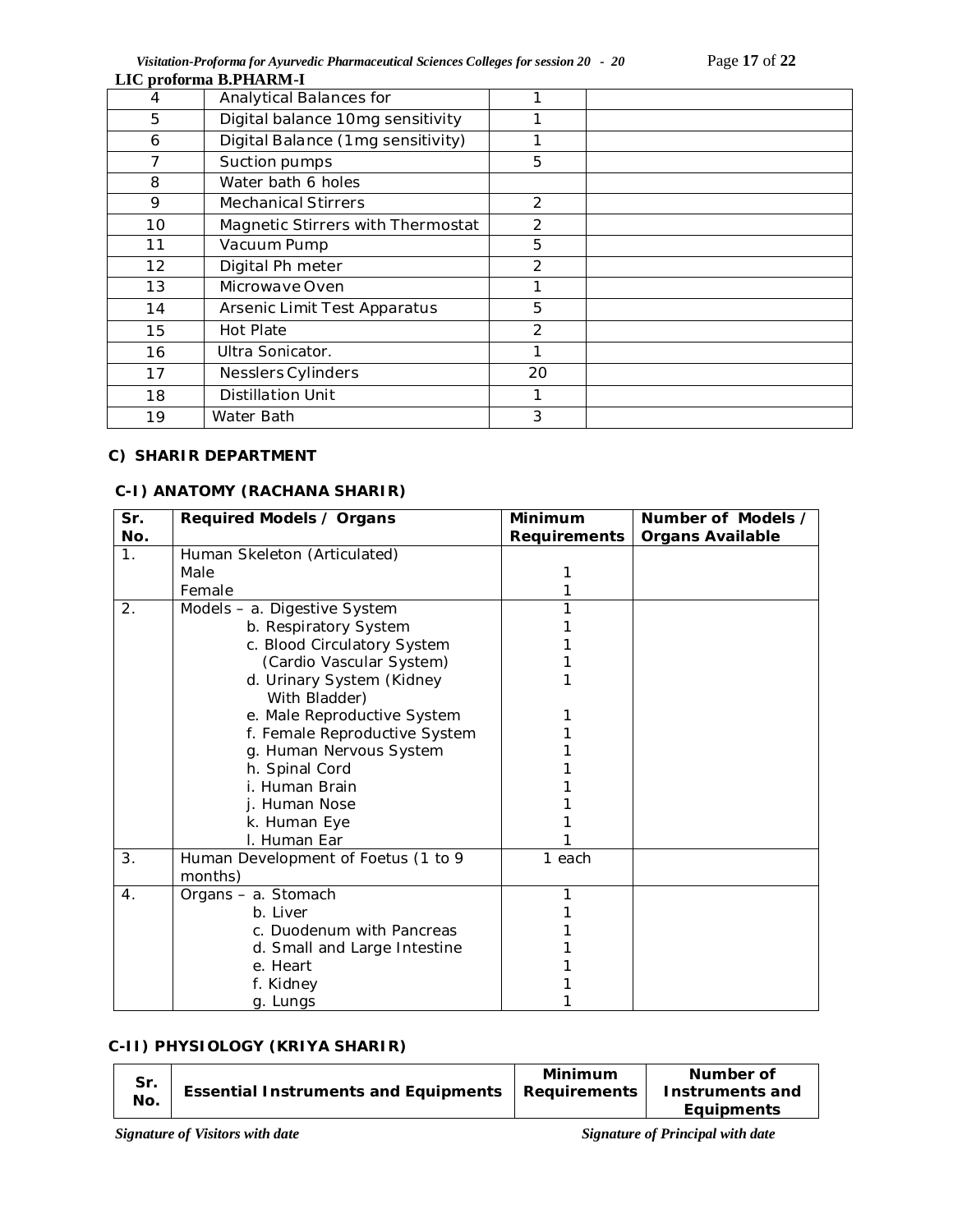*Visitation-Proforma for Ayurvedic Pharmaceutical Sciences Colleges for session 20 - 20* Page **18** of **22 LIC proforma B.PHARM-I**

|                |                                             |         | available |
|----------------|---------------------------------------------|---------|-----------|
| 1.             | Compound Microscopes                        | 4       |           |
| 2.             | Sahli's Haemoglobinometer                   | 5       |           |
| 3.             | Haemocytometer                              | 5       |           |
| 4.             | Stop watches                                |         |           |
| 5.             | Microslides                                 | 2 boxes |           |
| 6.             | Cover slips, glassware                      |         |           |
| 7 <sub>1</sub> | Urinometer                                  | 5       |           |
| 8.             | Containers of Urine (Plastic Beaker -       | 5       |           |
|                | 250ml)                                      |         |           |
| 9.             | Prepared Slides - a. Different types of WBC | 5       |           |
|                | b. RBC                                      | 5       |           |
|                | c. Platelets                                | 5       |           |

# **LIST OF CHEMICALS**

### **A) PHARMACEUTICAL CHEMISTRY**

| Sr.No.          | Name of chemical            | Pack size ml/gm     | <b>Available</b> |
|-----------------|-----------------------------|---------------------|------------------|
| 1               | Acetic acid glacial LR      | 1Lit                |                  |
| $\overline{2}$  | Sulfanilic acid             | 100gm               |                  |
| $\overline{3}$  | Ammonium molybdate          | 25gm                |                  |
| $\overline{4}$  | Diammonium hydrogen phospet | 500                 |                  |
| $\overline{5}$  | Ammonium hydroxide          | 500gm               |                  |
| 6               | Acetone                     | $2.5$ lit.          |                  |
| $\overline{7}$  | Aluminium sulphate LR       | 500gm               |                  |
| 8               | Ammonia solution 26%        | $1.5$ LIT           |                  |
| 9               | Ammonium Oxalate            | 500gm               |                  |
| 10              | Soda lime                   | 250gm               |                  |
| 11              | Methanol                    | $2.5$ lit.          |                  |
| 12              | Sodium nitro prusside       | 100gm               |                  |
| 13              | Silver nitrate LR           | 50gm                |                  |
| 14              | Phthalic anhydride          | 250gm               |                  |
| 15              | Potassium permanganate      | 50                  |                  |
| 16              | Ammonium nitrate            | 500gm               |                  |
| 17              | m-dinitrobenzene            | 250gm               |                  |
| 18              | Ceric ammonium nitrate      | 50gm                |                  |
| 19              | Zn dust                     | 50gm                |                  |
| $\overline{20}$ | ß-napthol                   | 250kg               |                  |
| $\overline{21}$ | Calcium chloride            | 500gm               |                  |
| 22              | Salicylic acid              | 250gm               |                  |
| 23              | Benzoic acid                | 500gm               |                  |
| 24              | p-toludine                  | 250gm               |                  |
| 25              | Cinnamic acid               | 50gm                |                  |
| 26              | Chlorobenzene               | 500ml               |                  |
| 27              | Urea                        | 500gm               |                  |
| 28              | Aniline                     | 2.5 lit             |                  |
| 29              | Thiourea                    | 250gm               |                  |
| 30              | Ethyl acetate               | 1.0 lit             |                  |
| 31              | Succinic acid               | 500gm               |                  |
| 32              | Phthalic acid               | 250gm               |                  |
| 33              | Sulphuric acid              | 2.5 lit             |                  |
| 34              | Potassium bromate           | 500gm               |                  |
| 35              | Ferric ammonium sulphate    | 250gm               |                  |
| 36              | Oxalic acid                 | 500gm               |                  |
| $\overline{37}$ | Iodine                      | $\overline{500}$ gm |                  |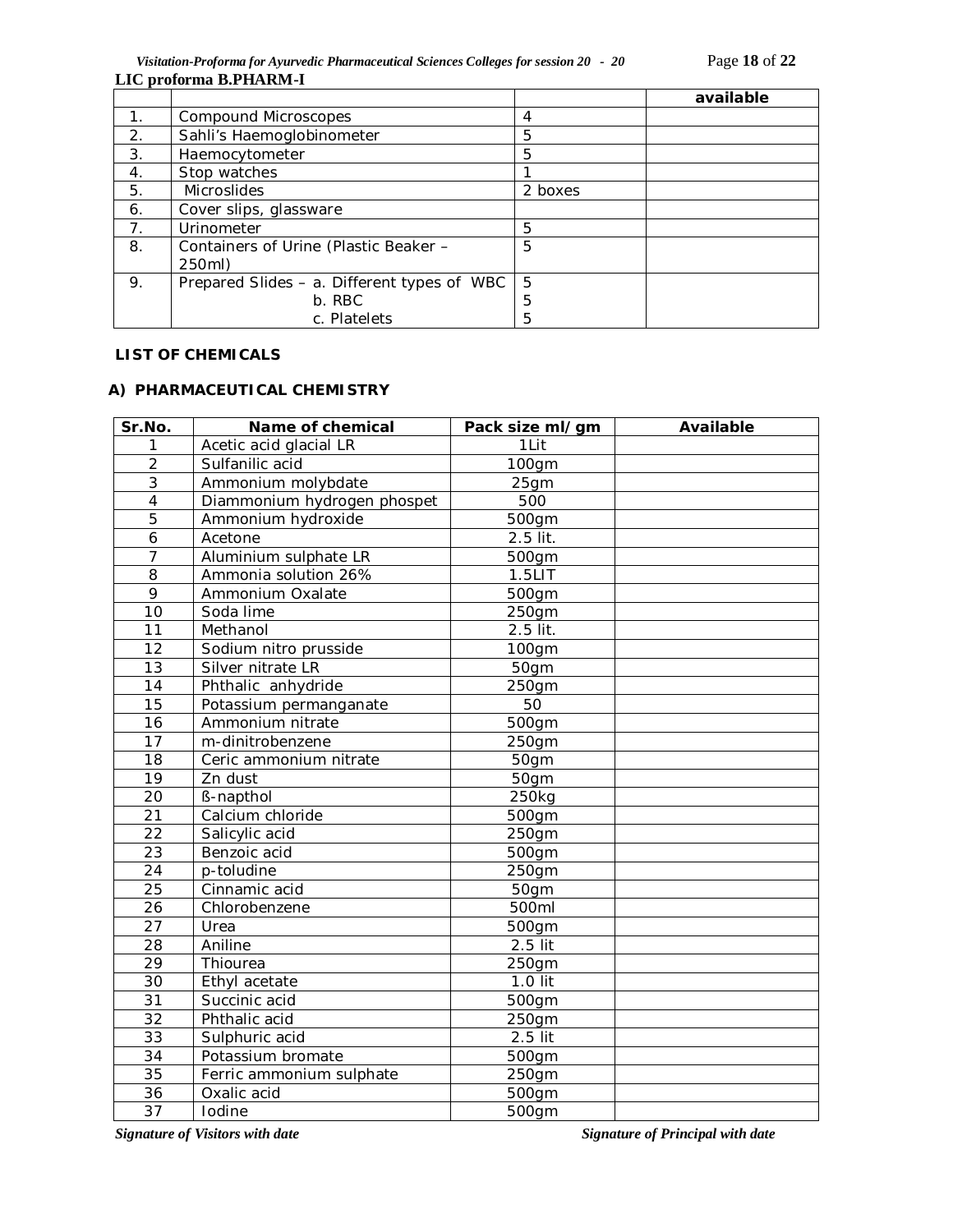*Visitation-Proforma for Ayurvedic Pharmaceutical Sciences Colleges for session 20 - 20* Page **19** of **22 LIC proforma B.PHARM-I**

| Sodium thio sulphate                 | 500gm     |      |
|--------------------------------------|-----------|------|
| Zinc sulphate                        | 500gm     |      |
| Barium chloride                      | 250gm     |      |
| Sodium cobalt nitrate                | 50 gm     |      |
| Borax powder                         | 250gm     |      |
| Manganese dioxide                    | 500gm     |      |
| Copper pieces                        | 500gm     |      |
| Potassium iodide                     | 50gm      |      |
| Di-methyl glycoxime                  | 50gm      |      |
| Mercury chloride                     | 50gm      |      |
| Schiff's reagent                     | 250gm     |      |
| Chloroform                           | $1.5$ lit |      |
| Calcium carbonate                    | 250gm     |      |
| Sodium nitrite                       | 500gm     |      |
| Zinc urinal acetate                  | 100gm     |      |
| Lead acetate                         | 100gm     |      |
| Barium nitrate                       | 100gm     |      |
| <b>KCNS</b>                          | 50        |      |
| Potassium nitrate                    | 500gm     |      |
| Sulfanilic acid                      | 100gm     |      |
| Sodium chloride                      | 500gm     |      |
| Conc. Sulphuric acid                 | 5 lit     |      |
| Ethyl alcohol                        | 2.5 lit   |      |
| Methanol                             | 2.5 lit   |      |
| Isopropyl alcohol                    | $1.5$ lit |      |
| Anhydrous sodium carbonate           | 500gm     |      |
| Neutralized formaldehyde             | 1 lit     |      |
| Chloroform                           | $1.5$ lit |      |
| Anhydrous Aluminum chloride          | 500gm     |      |
| Conc. Hydrochloric acid              | 5 lit     |      |
| Conc. Nitric acid                    | 5 lit     |      |
| Ferrous sulphate                     | 500gm     |      |
| 1,10-Ortho-phenthroline<br>indicator | 25gm      |      |
| phenolphthalein indicator            |           |      |
| Potassium hydroxide                  | 250gm     |      |
|                                      |           | 25gm |

### **B) SHARIR DEPARTMENT**

| Sr. No. | Name of Chemical    | <b>Minimum Requirements</b> |
|---------|---------------------|-----------------------------|
|         | Conc. HCI           | 500ml                       |
|         | Benedict's solution | 100 <sub>m</sub>            |
|         | paraffin wax oil    | 100 <sub>ml</sub>           |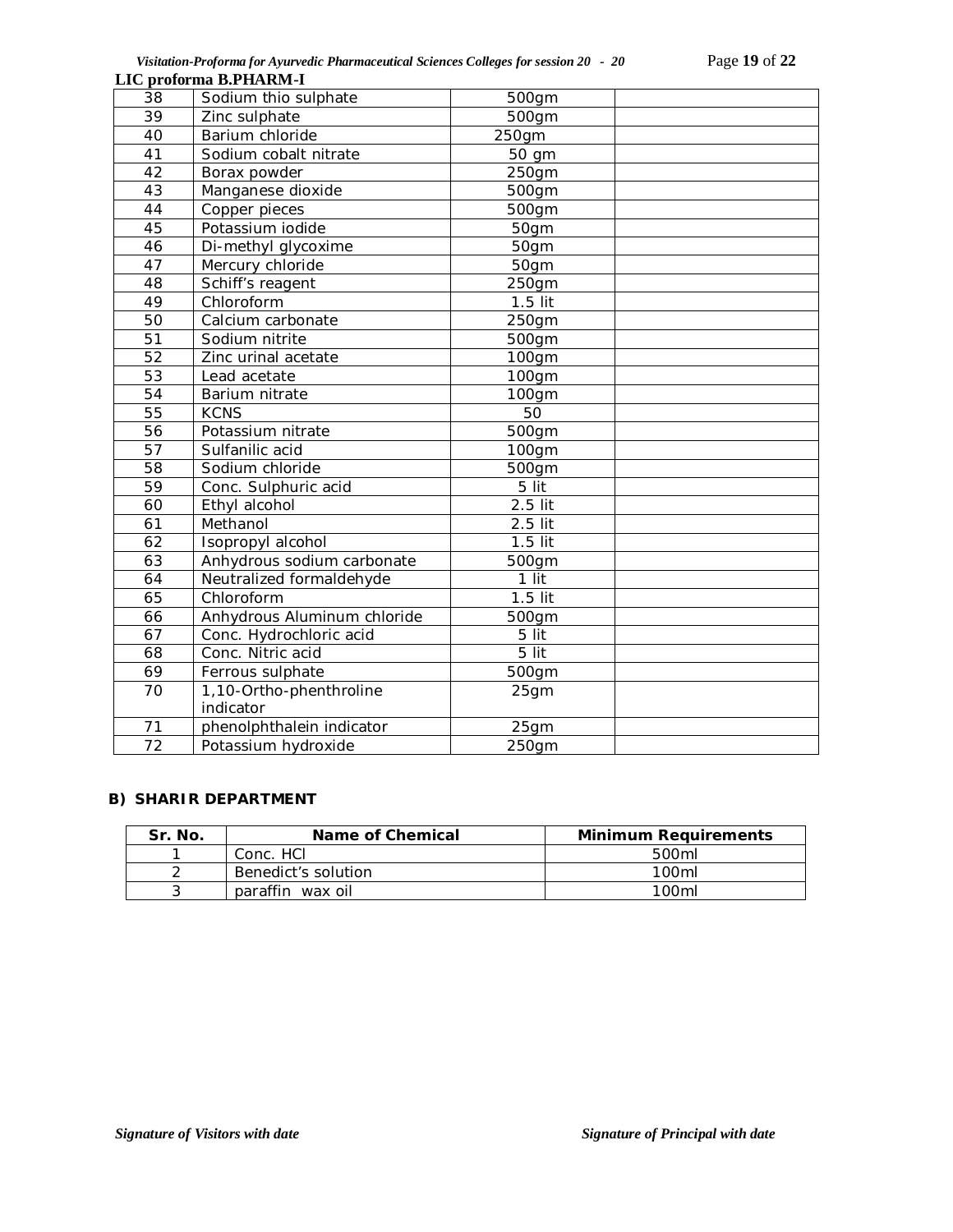# **ANNEXURE V**

#### **NOTARISED AFFIDAVIT TO BE FILLED UP BY NEWLY APPOINTED TEACHERS**

| Pass Port   |
|-------------|
| Size        |
| Photograph  |
| (To be      |
| attested by |
| Principal)  |

| Sr.<br>No.    | <b>Information of Teacher</b>                                                                                             | To be filled up by Teacher                                           |                             |                 |                           |
|---------------|---------------------------------------------------------------------------------------------------------------------------|----------------------------------------------------------------------|-----------------------------|-----------------|---------------------------|
| $\mathbf 1$ . | Name of the Teacher (Sur Name- First<br>Name- Middle Name)                                                                |                                                                      |                             |                 |                           |
| 2.            | Change of Name (if Applicable after<br>marriage)                                                                          |                                                                      |                             |                 |                           |
| 3.            | Date of Birth (dd / mm / yyyy)<br>(xx/xx/xxxx)                                                                            |                                                                      |                             |                 |                           |
| 4.            | UG Qualification (University & year)                                                                                      | Year<br>Name of<br>the<br>University                                 |                             |                 |                           |
| 5.            | PG Qualification with subject (University &<br>year) of completion                                                        | Subject<br>Year<br>Name of<br>the<br>University                      |                             |                 |                           |
| 6.            | Ph.D (if applicable)                                                                                                      | Subject<br>Year<br>Name of<br>the<br>University                      |                             |                 |                           |
| 7.            | Post wise details of Experience in<br>chronological order (* Date, Month and Year<br>wise experience should be mentioned) | <b>Duration</b><br>(dd/mm/y<br>yyy)<br>to<br>(dd/mm/y<br><u>yyy)</u> | Departme<br>nt<br>(Subject) | Designati<br>on | Name of<br>the<br>college |
| 8.            | Present working Department (Subject)                                                                                      |                                                                      |                             |                 |                           |
| 9.            | <b>Present Designation</b>                                                                                                |                                                                      |                             |                 |                           |
| 10.           | Nature of present appointment<br>(regular/contractual/deputation)                                                         |                                                                      |                             |                 |                           |
| 11.           | Name of present working college                                                                                           |                                                                      |                             |                 |                           |
| 12.           | Permanent Residential Address                                                                                             |                                                                      |                             |                 |                           |
| 13.           | Local Residential Address                                                                                                 |                                                                      |                             |                 |                           |
| 14.           | State Board/ Council Registration detail                                                                                  | <b>Registration Number</b><br>Name of State Board                    |                             |                 |                           |
| 15.           | Bank detail                                                                                                               | Salary Account Number                                                |                             |                 |                           |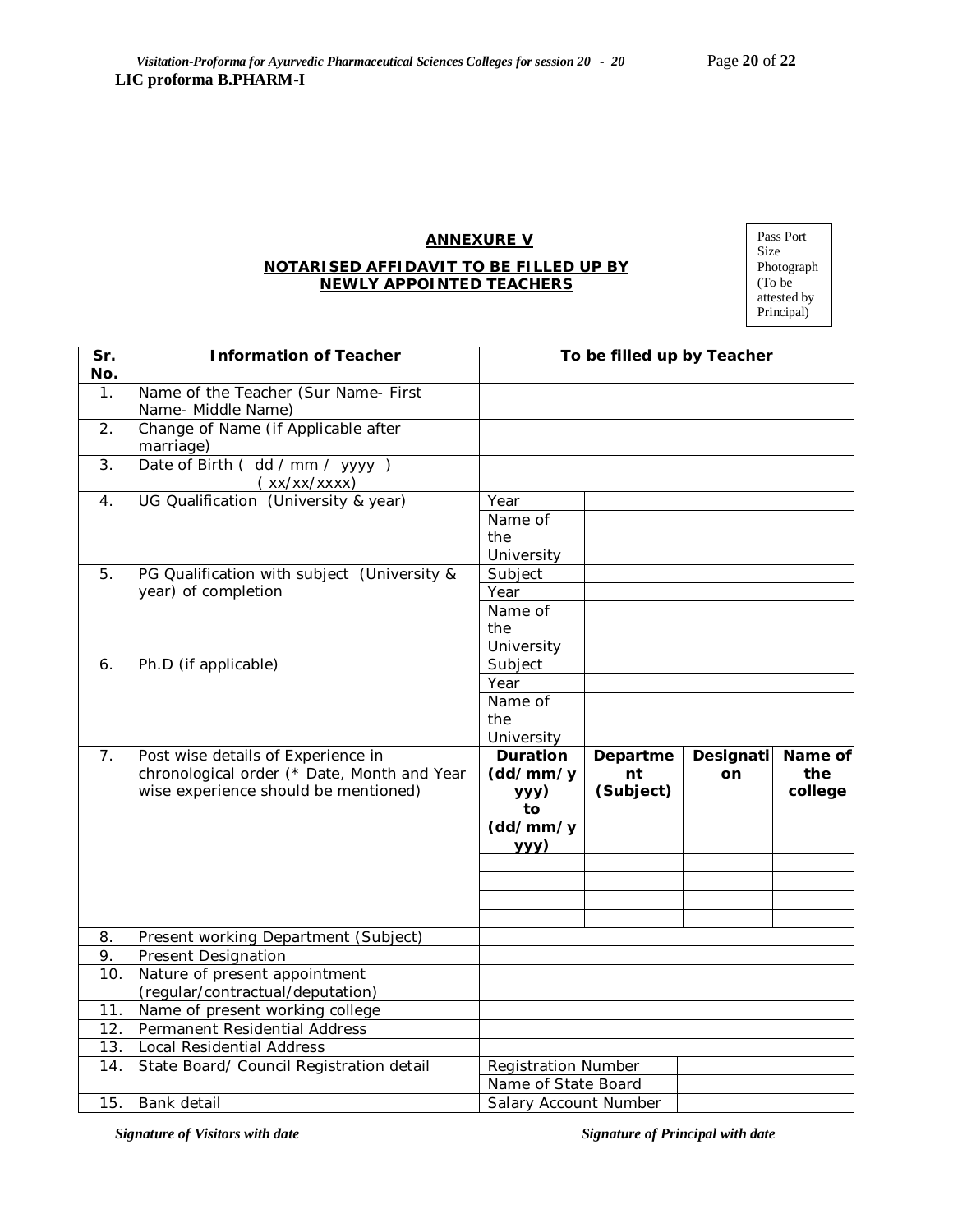*Visitation-Proforma for Ayurvedic Pharmaceutical Sciences Colleges for session 20 - 20* Page **21** of **22 LIC proforma B.PHARM-I**

|     |                          |                  | Name and Branch of |  |
|-----|--------------------------|------------------|--------------------|--|
|     |                          |                  | Bank               |  |
| 16. | Contact<br><b>Number</b> | Mobile Number    |                    |  |
|     |                          | Residence Number |                    |  |
|     |                          | Email ID         |                    |  |

I hereby solemnly affirm that the above information is correct as per my record and knowledge. I further affirm that if any information given in this affidavit is found to be incorrect/ false, I shall be liable to be any disciplinary action.

Date:

# **Signature of Deponent/ Teacher**

I hereby solemnly affirm that the above information is correct as per my record and knowledge. I further affirm that if any information given in this affidavit is found to be incorrect/ false, I have no objection for any disciplinary action against the concerned teacher and myself.

Date:

## **Signature of Principal with Stamp**